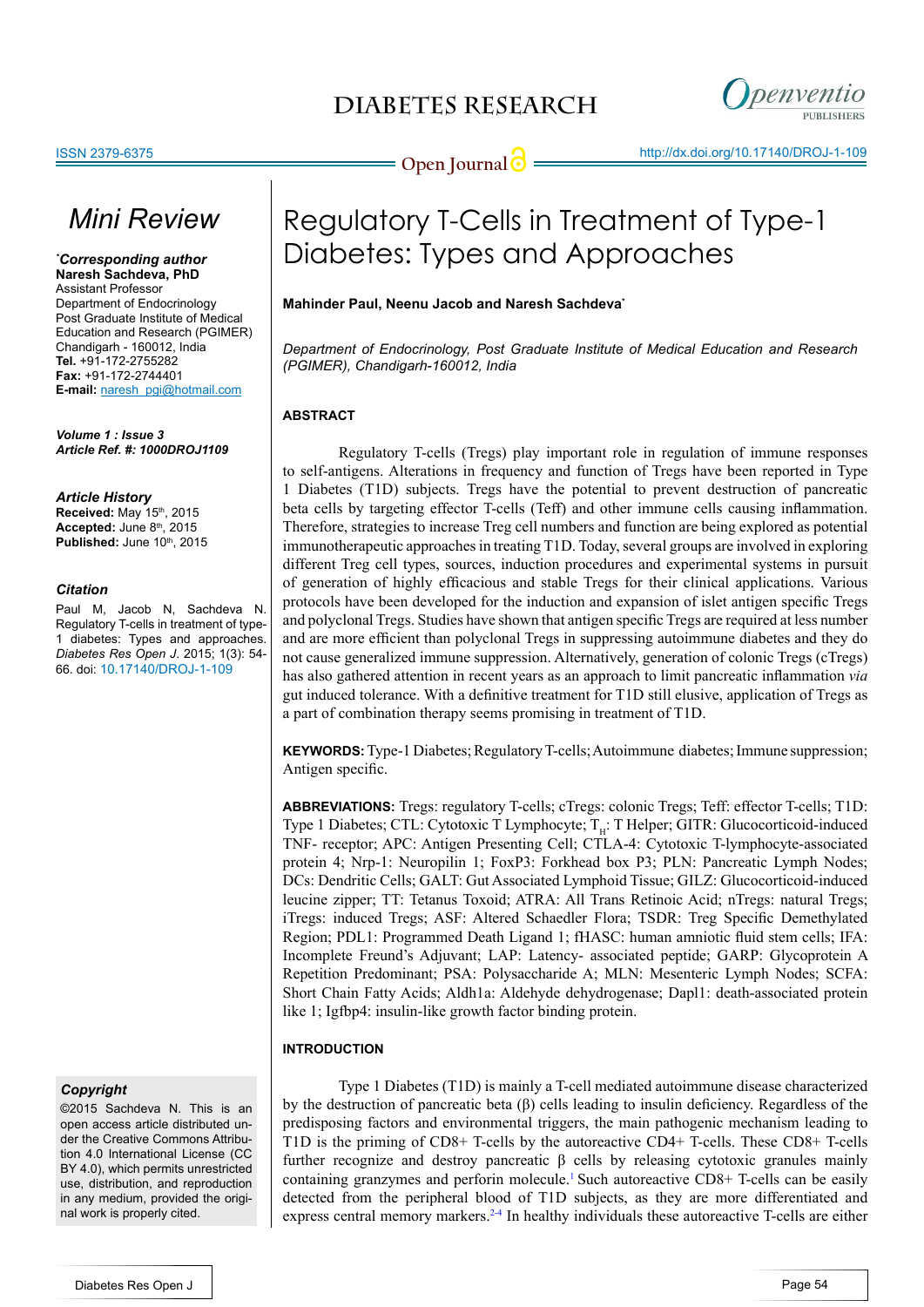

eliminated in thymus or suppressed by regulatory T-cells (Tregs) in the peripheral circulation.

### **Regulatory T-cells**

These cells also called as suppressor T-cells, are a subpopulation of T-cells that play an important role in regulation of exaggerated immune response to self/foreign antigens.<sup>5</sup> Tregs are important in induction and maintenance of self-tolerance.<sup>[6](#page-5-3)</sup> They comprise 1-10% of the T Helper  $(T<sub>H</sub>)$  cell population in healthy adult humans and mice.<sup>[5](#page-5-2),[7,8](#page-5-4)</sup> These cells express high levels of surface marker CD25, Forkhead box P3 (FoxP3)<sup>9</sup> along with low  $CD127^{10-12}$  $CD127^{10-12}$  $CD127^{10-12}$  which together have been suggested as reliable markers for Tregs. Tregs have the capacity to actively block immune responses, inflammation and tissue destruction by suppressing the functions of various cell types and processes, including classical  $T_H$  cells, B-cell antibody production, affinity maturation, CD8+ Cytotoxic T Lymphocyte (CTL) granule release and Antigen Presenting Cell (APC) function and maturation state.<sup>13-15</sup> Tregs mediate these functions mainly by 4 mechanisms including; 1) production of suppressive cytokines, 2) direct cytolytic activity, 3) cytokine (IL-2) deprivation, and 4) cell contact-induced cell modulation.<sup>16,17</sup>

Based on acquisition of CD25, Tregs can be divided into two subsets: natural Treg (nTreg) cells and adaptive or induced Treg (iTreg) cells. nTregs acquire expression of CD25 in thymus whereas iTregs acquire CD25 expression in the periphery. However, utility of CD25 as a marker of Tregs is limited because of its expression on activated T-cells as well. iTregs are generated extra-thymically and IL-2 is essential for their generation both *in vivo* and *in vitro*. Tr1 and Th3 cells represent other subsets of suppressor T-cells. Tr1 cells do not express FoxP3, but produce high level of immunosuppressive cytokine, IL-10, $^{18,19}$  whereas Th3 cells produce TGF-β, which also has immunosuppressive role[.20](#page-6-4) Phenotypically, it is difficult to differentiate nTregs from iTregs as both subsets have similar characteristics and suppressive function. Both Treg subsets express CD25, FoxP3, Glucocorticoid-induced TNF- receptor (GITR) and Cytotoxic T-lymphocyte-associated protein 4 (CTLA-4) whereas, nTregs exhibit a higher expression of Programmed cell death-1 (PD-

1), Neuropilin 1 (Nrp-1) and Helios compared to iTregs.<sup>21</sup> It has been reported that nTregs are generated when there is a need to control inflammatory responses to autoantigens, whereas iTregs are generated in response to stimulation with foreign antigens such as intestinal flora and food allergens.<sup>22</sup> The features distinguishing nTregs from iTregs have been summarized in Table 1.

#### **Alteration in the Frequency and Function of Tregs in T1D**

Several groups have reported alterations in the frequency, function and phenotype of Tregs in patients with T1D. Subjects with T1D may harbor lower frequency of Tregs in the peripheral blood.11[,42-44](#page-7-0) Ryba-Stanisławowska, et al. showed that patients with T1D had a decreased percentage of circulating CD4+CD25hi Tregs and elevated levels of serum IL-12 and IL-18 in comparison to their healthy controls.45 However, a few studies have also reported no alteration in the frequency of the Tregs in peripheral blood of T1D subjects. $46,47$  A recent study by Xufré, et al. reported that the frequency of peripheral CD4+CD25hi Treg cells are similar between T1D subjects and healthy controls.<sup>47</sup> However, the yield of sorted Treg cells was found to be significantly lower in T1D subjects than in controls. Again, upon comparison of Treg cell phenotype between the two groups, the only difference observed was the low expression of GITR in T1D subjects.<sup>47</sup> Zoka, et al. studied the expression of CD25 on CD4+FoxP3+ cells and reported that T1D subjects have higher proportion of CD25-/low cells among CD4+FoxP3+ Treg cells[.48](#page-7-2) Willcox, et al*.* analyzed postmortem pancreatic samples from T1D subjects.<sup>[30](#page-6-6)</sup> FoxP3+ Tregs were only found in islets from a single subject, suggesting that the lack of local Treg cells might be important in the pathogenesis of  $T1D<sup>49</sup>$ 

Besides numbers, many studies have reported that Tregs isolated from peripheral blood of the T1D patients are defective in suppressive function.[50-53](#page-7-4) Ferraro, et al*.* showed that Tregs from peripheral blood of T1D subjects have normal suppressive activity but Tregs isolated from Pancreatic Lymph Nodes (PLN) of same subjects are functionally defective.[12](#page-6-7) It has also been reported that Tregs are unstable in T1D subjects since they lose the expression of FoxP3 due to defect in IL-2R signalling.<sup>53</sup>

| <b>Characteristics</b>                          | <b>Natural Tregs</b>                                                           | <b>Induced Tregs</b>                                                      |  |
|-------------------------------------------------|--------------------------------------------------------------------------------|---------------------------------------------------------------------------|--|
| Site of induction                               | Thymus                                                                         | Secondary lymphoid organs, inflamed<br>tissues                            |  |
| Co stimulation requirement                      | CD27, <sup>23</sup> CD28, <sup>24</sup> CD40L <sup>25</sup>                    | CD28, <sup>26</sup> CTLA4 <sup>27</sup>                                   |  |
| <b>Cytokines requirement</b>                    | $IL - 2.28,29$                                                                 | TGF- $\beta$ , $^{26}$ IL- $2^{30}$                                       |  |
| <b>Specificity</b>                              | Predominantly self-antigens <sup>31-33</sup>                                   | intestinal flora and environmental, food<br>allergens <sup>22,34,35</sup> |  |
| <b>Common markers</b>                           | CD25, FoxP3, GITR and CTLA4, CD127<br>low                                      | CD25, FoxP3, GITR and CTLA4,<br>CD127 low                                 |  |
| <b>Specific Markers</b>                         | Higher expression of $PD136$ neuropilin<br>1, 21, 37 Helios 38, 39 and CD73 36 | Dapl1, Igfbp4 <sup>27,36</sup>                                            |  |
| Methylation status of TSDR of<br>FoxP3 promoter | Demethylated/low TSDR methylation <sup>36,40</sup>                             | Intermediate TSDR methylation <sup>41</sup>                               |  |

**Table 1:** Characteristic features of natural and induced Tregs.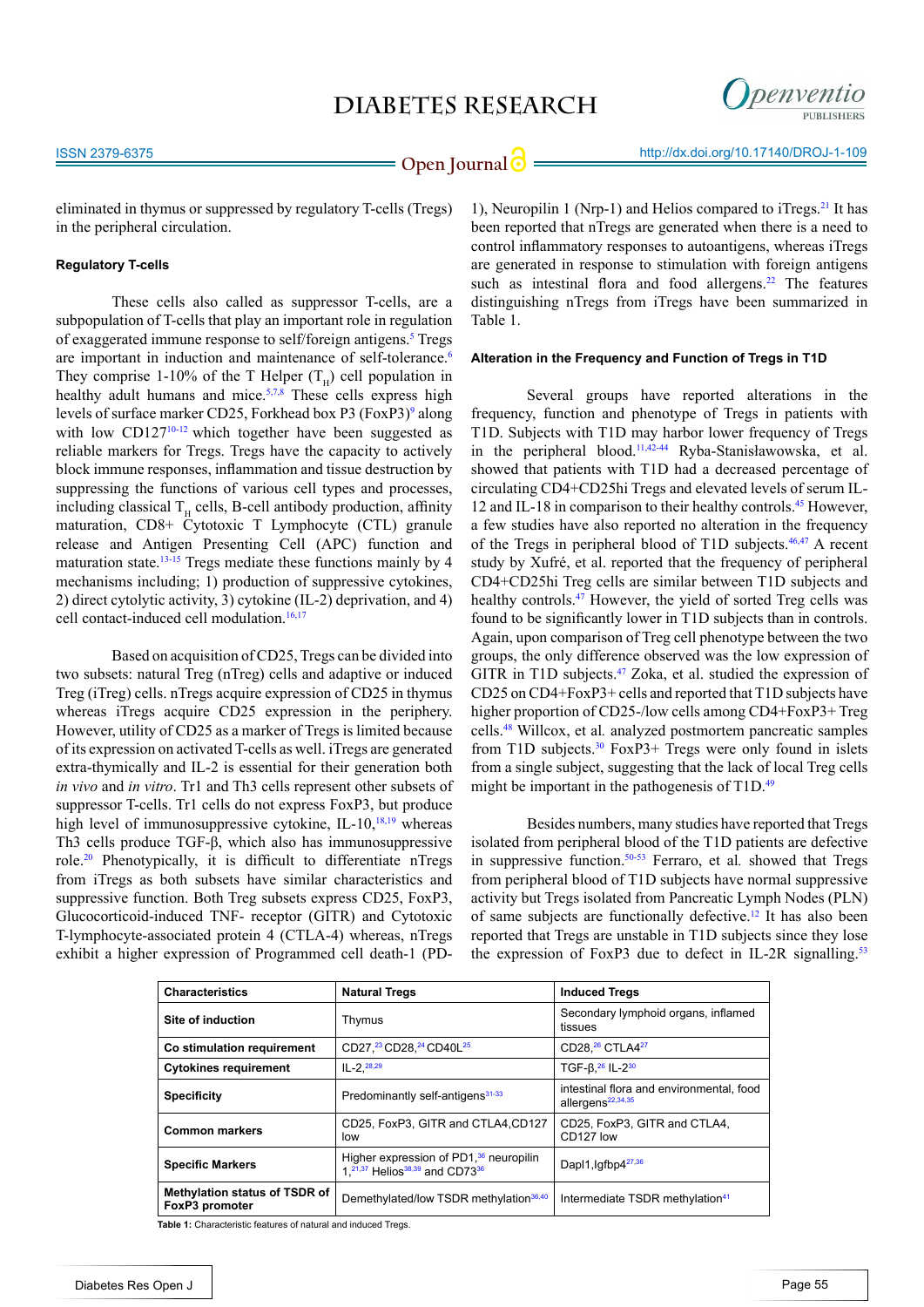

**Open Journal | implicit in the intervention of the Uppen Journal | G = 0.14.169 http://dx.doi.org/10.17140/DROJ-1-109** 

Another study showed that T1D subjects harbor substantial percentage of cells with transient or unstable expression of FoxP3. These exFoxP3 cells produce inflammatory cytokines, indicative of a high degree of plasticity in Treg phenotype.<sup>[41](#page-7-11),[54](#page-8-0)</sup> It has also been reported that the Teff cell population in T1D subjects are resistant to suppression by Tregs.<sup> $55,56$ </sup> Thus, it is still unclear whether Treg cells from T1D patients have intrinsic defective function or whether the responder T-cells are resistant to suppression, warranting the need for additional studies. Moreover, studies on the role of Tregs in T1D were performed on peripheral blood rather than pancreas or PLN, therefore the defects in local Tregs are not well known.

#### **Potential of Tregs in Treatment of T1D**

There are many evidences which show that Tregs have the potential to prevent destruction of pancreatic islets, thereby protecting from T1D. Hence, strategies to increase Treg cell numbers and/or function are being explored as potential therapeutic approaches in treating T1D. Most of the treatment regimens to reverse diabetes in NOD mice worked *via* induction of Tregs or proliferation of Tregs[.57-62](#page-8-2) Therapy of T1D subjects with Tregs has been shown to prolong survival of pancreatic islets.<sup>[63](#page-8-3)</sup> At the same time, the knowledge on use of different type of Tregs for their clinical applications has increased tremendously. Today, several groups are engaged in exploring different Treg cell types, sources, induction procedures and experimental systems in pursuit of generation of highly efficacious and stable

Tregs for immunotherapy of T1D.

#### **Approaches used for** *in vitro* **Induction of Tregs**

Clinical use of Tregs is hindered by their low frequency in peripheral blood.<sup>64</sup> Therefore several methods have been developed for induction and expansion of Tregs (Table 2), few of which have led to trials in T1D subjects with varying success rates (Table 3). Generation of iTregs from CD25- T-cells *in vivo* is still not fully understood. However it has been established that it requires TCR stimulation, IL-2 and TGF-β both *in vitro* and *in vivo*. Supplementation of other compounds such as rapamycin and All Trans Retinoic Acid (ATRA)<sup>25[,65](#page-8-3)</sup> increase the yield and purity of Tregs.<sup>[66](#page-8-5)</sup> Addition of TGF-β induces transcription of FoxP3 by a mechanism that involves transcription factors STAT3 and NFAT at the FoxP3 gene enhancer element.<sup>67,68</sup> Tregs induced in the presence of rapamycin/TGF-β are more stable than ATRA/TGF-β iTregs.<sup>[66](#page-8-5)</sup> However, upon re-stimulation the expression of FoxP3 decreases in both the iTregs; which in turn may lead to loss of suppressive activity.<sup>66</sup> nTregs expanded in presence of rapamycin maintain FoxP3 expression and are highly suppressive than IL-2 expanded nTregs. Tregs expanded with anti CD3 and anti CD28 infused into T1D subjects have been shown to prolong the survival of pancreatic islets. $63$  Recently Lu, et al. reported that iTregs induced from CD39+ naive T-cells demonstrated enhanced proliferative and suppressive ability.<sup>69</sup> However, expanded nTregs are shown to be superior to fresh nTregs since i*n vitro* expansion improves their *in vivo* regulation[.7](#page-5-4)

| Methods                                                                   | Tregs specificity | Reference |
|---------------------------------------------------------------------------|-------------------|-----------|
| $IL-10$                                                                   | Antigen specific  | 71        |
| Immature DC                                                               | Antigen specific  | 72,73     |
| Anti-CD3, anti-CD28+TGF-B                                                 | Polyclonal        | 74        |
| Peptide +Irradiated PBMCs                                                 | Antigen specific  | 75        |
| Anti-CD3,anti-CD28+IL-2+TGF- ß                                            | Antigen specific  | 76,77     |
| Plasmacytoid DCs                                                          | Antigen Specific  | 78        |
| Glucocorticoid induced leucine zipper expressing<br>(GILZ) expressing DCs | Antigen specific  | 79        |
| Mature DC+antigen                                                         | Antigen specific  | 80        |
| Anti-CD3 and autologous APC                                               | Polyclonal        | 81        |
| PBMCs+ mesenchymal stem cells                                             | Polyclonal        | 82        |
| Programmed death ligand 1 (PDL1) coated beads                             | Polyclonal        | 83        |
| IL-2 + irradiated APC + peptide                                           | Antigen specific  | 84        |
| Lentivirus T cell receptor gene transfer in nTregs                        | Antigen specific  | 85        |
| CD40 activated B cells+antigen                                            | Antigen specific  | 86        |
| IL-2+TGF-6+APC                                                            | Polyclonal        | 77        |
| Delta like 1 ligand (notch signaling)+ memory<br>CD4+T cells              | Polyclonal        | 87        |
| IL-2+TGF- $\beta$ +All trans retinoic acid (ATRA)                         | Polyclonal        | 66        |
| IL-2+TGF- $\beta$ + rapamycin                                             | Polyclonal        | 66        |
| PBMCs + human amniotic fluid stem cells (fHASC)                           | Polyclonal        | 88        |
| Lentiviral insulin (B,9-23) epitope expression in<br>hepatocytes          | Antigen specific  | 89        |

**Table 2:** Approaches used for in vitro induction of Tregs.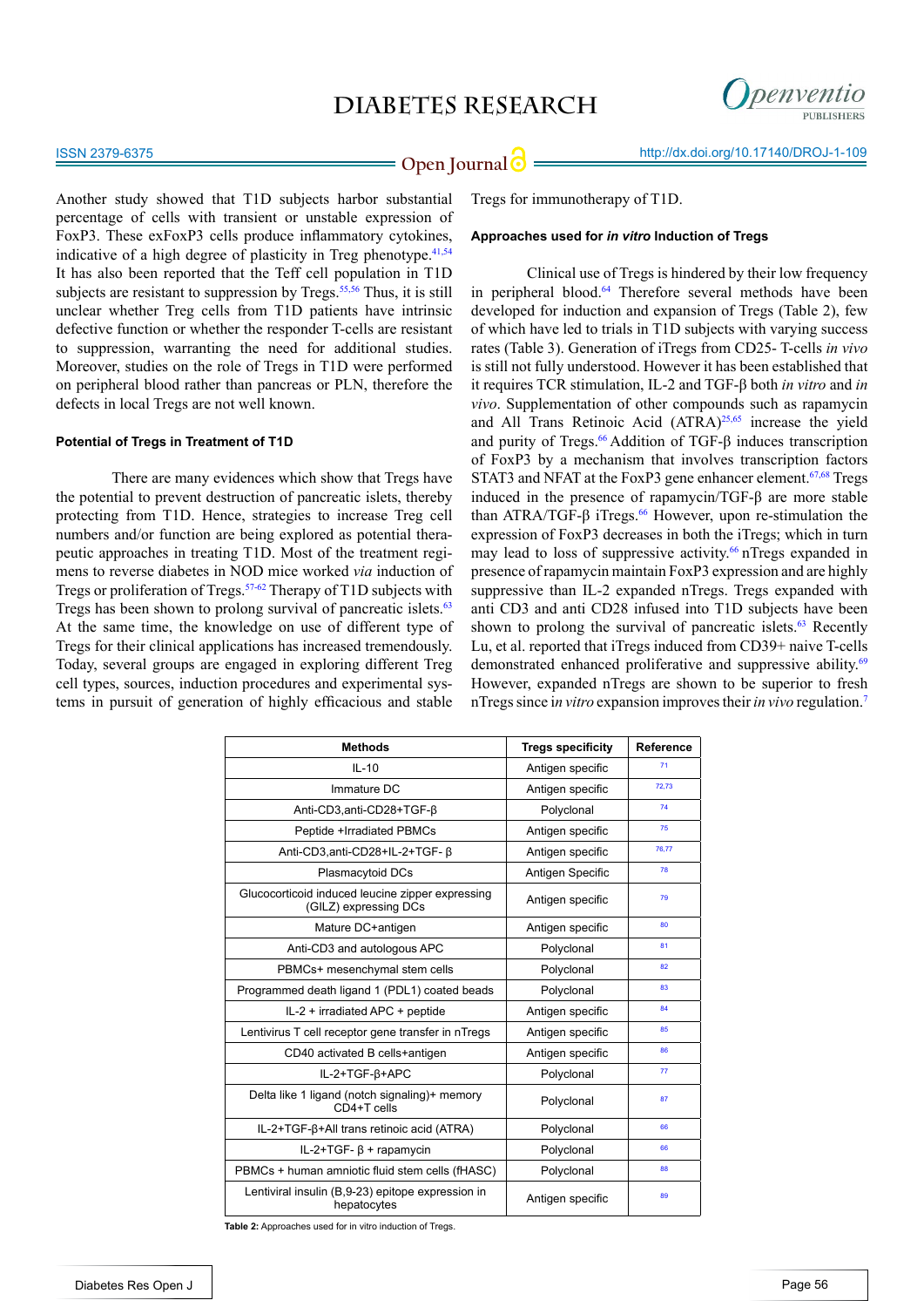

| Trial                                                    | <b>Results/Impact</b>                                                                         | <b>References</b> |
|----------------------------------------------------------|-----------------------------------------------------------------------------------------------|-------------------|
| Anti CD3 treatment                                       | increased iTregs, preserved residual en-<br>dogenous β-cell mass                              | 90                |
| Insulin B-chain in incomplete Freund's<br>adjuvant (IFA) | Induction of Tregs                                                                            | 91                |
| Vitamin D3                                               | Increase in percentage of Tregs, no differ-<br>ences in fasting C-peptide levels              | 92                |
| GAD-Alum                                                 | Preservation of residual insulin secretion<br>and induction of antigen specific Tregs         | 93                |
| Administration of ex vivo expanded Tregs<br>in children  | Increase in the percentage of<br>Tregs in peripheral blood, preservation of<br><b>B</b> cells | 94                |
| Rapamycin/IL-2 combination therapy                       | Increase in Tregs with transient $\beta$ cell<br>dysfunction                                  | 95                |
| Ex vivo expanded Tregs infusion in adults                | Prolonged survival of pancreatic islets                                                       | 63                |
| Anti-thymocyte globulin/G-CSF                            | Relative preservation of Tregs and $\beta$ cells                                              | 96                |
| Low-dose IL-2                                            | <b>Expansion of Tregs</b>                                                                     | 94                |
| Oral insulin                                             | Increase in Tregs, decrease in hypoglyce-<br>mic events                                       | 97                |

**Table 3:** Immunotherapeutic approaches involving induction/use of Tregs in T1D subjects.

#### **Antigen Specific Tregs are More Potent than Polyclonal Tregs**

Harnessing Tregs is a promising approach for treating autoimmune disease. Administration of polyclonal Tregs may be associated with significant off-target effects, including a global immunosuppression that may compromise beneficial immune responses to infections and cancer cells. Therefore, the objective of research in recent times has shifted to antigen specific therapeutic approaches that can reverse the disease by selectively halting the harmful immune response without requiring lifelong immune suppression. Adoptive transfer studies suggest that antigen specificity is required by Tregs for trafficking and maintenance in inflammatory tissues such as the pancreas in T1D.[98,99](#page-10-0) Antigen specific Tregs are required at less number and are more efficient than polyclonal Tregs in suppressing autoimmune diabetes.<sup>85,100,101</sup> Previous studies have shown that small number of *in vitro* expanded antigen specific Tregs are sufficient to reverse T1D in comparison to large numbers of polyclonal Tregs.[100](#page-10-1) Antigen specific Tregs have been reported to exhibit a much lower threshold for activation and may be activated by a broad range of loosely-defined analogs of their cognate antigen; normally it is conceivable that the polyclonal Tregs may have received sufficient signaling within the pancreas to become suppressive. $102$  Besides, the site specific mode of action, antigen specific Tregs have the ability to act as bystander suppressor locally in the organ under attack. It has also been shown in mice that antigen-specific Tregs treat autoimmunity without compro-mising antibacterial immune response.<sup>[103](#page-10-3)</sup> However, isolation of sufficient number of antigen specific Tregs is a major challenge, particularly when sampling is limited to peripheral blood. Moreover, success in inducing antigen-specific tolerance has been hampered by the inability to identify peptides triggering the diabetogenic *versus* the regulatory response.

#### **Generation of Antigen Specific Tregs**

Several protocols have been established to induce antigen specific Tregs. Groux, et al. described induction of antigen specific Tregs by stimulating CD4+ T-cells with antigen and IL-10 *in vitro*. This resulted in generation of antigen specific IL-10 producing Tr1 cells.<sup>71</sup> Immature Dendritic Cells (DCs) as well as plasmacytoid DCs exhibit regulatory functions.<sup>[78](#page-9-2),[104-106](#page-10-4)</sup> Therefore, these DCs, have been used to induce antigenspecific CD4+ Tregs from CD4+CD25-T-cells.<sup>78,79</sup> Walker, et al. used the mature DCs loaded with hemagglutinin (306-319, PKYVKQNTLKLAT) to generate Influenza hemagglutinin epitopes specific Tregs from CD4+CD25- T-cells.<sup>75</sup> CD40 activated B cells are more potent than immature DCs for the induction of antigen specific Tregs.<sup>[86](#page-9-9),[107](#page-10-5)</sup> Wenwei, et al. developed a method for expansion of alloantigen specific Tregs using CD40 activated B cells as APCs.[107](#page-10-5) Alice, et al. generated the islet antigen specific Tregs from CD4+CD25- T-cells by growing them in presence of GAD65 and IL-2 and observed that GAD65 derived epitope specific Tregs exhibit bystander suppression in the presence of antigen. In the suppression assay these epitope specific Tregs suppressed not only proliferation of GAD specific Teff cells but also of Tetanus Toxoid (TT) specific Teff cells in the presence of GAD. However, this bystander suppression was not observed in absence of GAD65 peptides or when TT was present alone.<sup>84</sup> Therefore these observations indicate that it might be possible to reverse autoimmune diabetes by small number of epitope specific Tregs rather than having Tregs specific for all the diabetes associated antigens. Brusko, et al*.* used lentiviral T-cell Receptor (TCR) gene transfer system to generate antigen specific Tregs from murine nTregs.<sup>85</sup> Tregs generated using this approach effectively blocked antigen-specific Teff cell activity. Also, DCs treated with glucocorticoids, upregulate Glucocorticoid-induced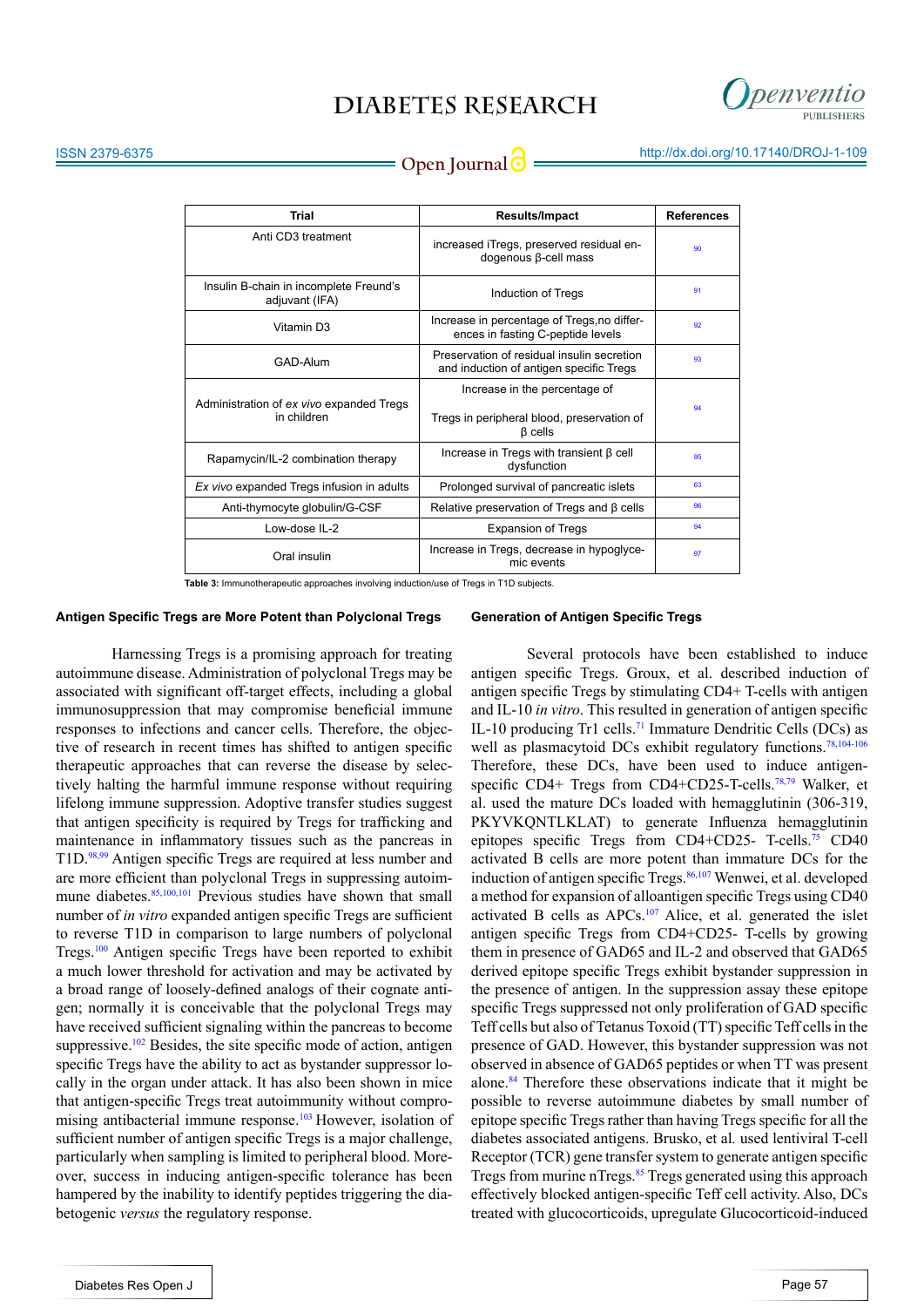

**Open Journal | implicit in the intervention of the Uppen Journal | implicit in the intervention of the implicit in the Open Journal of**  $\theta$ 

leucine zipper (GILZ). GILZ expressing DCs in the presence of IL-10 induce antigen specific CD25hi CTLA4+ Tregs.[79](#page-9-18) Recently Akbarpour, et al. transferred an immunodominant insulin epitope (B9-23) expressing lentivirus vector in hepatocytes of NOD mice. The therapy induced insulin specific Tregs that inhibited immune cell infiltration in the pancreatic islets and halted diabetes development.<sup>89</sup> While induction of antigen specific Tregs is difficult, analysis of their characteristics is also technically challenging. Following induction, either *ex* or *in vivo*, antigen specific Tregs can be sorted using MHC class II tetramers loaded with peptide of interest.<sup>[84](#page-9-7)</sup> Latency-associated peptide (LAP) and Glycoprotein A Repetitions Predominant (GARP) protein have also been reported as markers to identify human antigen-specific Tregs.<sup>[108](#page-10-8)</sup>

### **Stability of Tregs**

Clinical usage of Treg cells is hindered due to their instability. Tregs have been shown to lose FoxP3 expression under inflammatory environment.<sup>[54,](#page-8-0)[109-113](#page-10-9)</sup> Proinflammatory environment may abrogate the suppressive activity of Tregs<sup>[114-116](#page-10-10)</sup> or cause Teff cells resistant to suppression.<sup>117</sup> There are certain reports that show that plasticity of Tregs might play important role in pathogenesis of autoimmune diseases. Indeed, increased frequency of IFN-γ+FoxP3+ cells has been reported in subjects with  $T1D<sup>41</sup>$  Th17 cells originating from FoxP3+ T-cells have shown to play a key role in the pathogenesis of autoimmune arthritis.118 Stable Tregs can be distinguished from the unstable ones on the basis of epigenetic modifications in the CpG-rich Treg Specific Demethylated Region (TSDR) of the FoxP3 locus.<sup>[66](#page-8-5)</sup> Demethylation of the TSDR region correlates with the stability of FoxP3 gene. Strong methylation in the TSDR of FoxP3 promoter may be associated with unstable phenotype of Tregs. Analyzing the demethylation status of the TSDR in the FoxP3 may aid in distinguishing the stable Tregs from unstable Tregs.[36](#page-7-7)

### **Role of Colonic Tregs**

The gut immune system plays an important role in autoimmune diabetes. One of the most influential environmental factors that influences gut immune system is the gut microbiota. The development of clinical diabetes is preceded by intestinal alterations such as an aberrant intestinal microbiota, a leaky intestinal mucosal barrier and an altered mucosal immune system[.119](#page-11-1) Therefore, a hygiene hypothesis has been postulated which suggested a reduction in childhood exposure to infections leading to the accelerated development of T1D.120 The gut microbiota shape the mucosal immune system by controlling many types of T-cells including the colonic regulatory T-cells (cTregs) which are a type of induced Tregs. It has been proposed that pathogenic microbes promote T1D development by enhancing self-reactive T-cells,<sup>119</sup> while many microbial species such as Clostridia species has been shown to be potent inducers of cTregs. The gut microbiota modulates local immune

system by acting on various immune cells including DCs. These lamina propria CD103+ CD11c+ DCs direct the antigens that cross the epithelial barrier to the Gut Associated Lymphoid Tissue (GALT), and enable the differentiation of naïve CD4+ T-cells to cTregs *via* TGF-β and retinoic acid.<sup>[104](#page-10-4),121</sup> These Tregs control inflammation *via* anti-inflammatory agents such as IL-10 and TGF-β.[122](#page-11-2) Studies in T1D subjects have reported low frequency of FoxP3+ Tregs and an impaired differentiation of FoxP3+ Treg cells by intestinal CD103+CD11c+DCs.11 Due to the immunological connection between the GALT and the PLN, the immunological changes taking place in the gut are reflected in the pancreas. Thus the impaired generation of Tregs in the gut alters the Teff/Treg cell balance in PLN and islets thereby promoting Teff cell responses against pancreatic self-antigens.<sup>123,124</sup> This leads to failure of self-tolerance and development of autoimmunity.

#### **Strategies to Induce/Increase Abundance of cTregs**

cTregs play a critical role in limiting the intestinal inflammation. They are constitutively present in the intestinal mucosa as well as the GALT and thus maintain immune homeostasis. However the breakdown of gut immune system leads to many autoimmune diseases including T1D. Hence various strategies have been developed to generate cTregs.

Animal studies have shown that intestinal colonization with commensal bacteria activate and expand Treg cells, as well as de novo generate cTregs. The colonization of germ free mice with Altered Schaedler Flora (ASF) species resulted in the generation of Tregs in colonic lamina propria. These Tregs limited the proliferation of Th1 and Th17 cells.<sup>125</sup> Furthermore a defined cocktail of 17 strains of clostridium species within the cluster IV, XIVa and XVIII of Clostridia strains has been shown to trigger the expression of TGF-β in the intestinal epithelial cells, thereby promoting the accumulation of  $FoxP3+Tregs.<sup>126</sup>$  $FoxP3+Tregs.<sup>126</sup>$  $FoxP3+Tregs.<sup>126</sup>$ Also Polysaccharide A (PSA) secreted by *Bacteroides fragilis*  has been shown to act *via* TLR2 expressed on CD4+ T-cells which enable their conversion to FoxP3+ T-cells that produce IL-10.[94](#page-9-17) The specific *Bifidobacterium* strains present in healthy microbiota provides protection against pathogens; accordingly the early administration of *Bifidobacterium infantis* to mice attenuated the severity of colitis by the induction of Tregs in the Mesenteric Lymph Nodes (MLN).<sup>127</sup> With encouraging reports, several groups have come up with probiotics, live beneficial microorganisms that when administered continuously can induce gut immunity. In an important study, oral administration of probiotic VSL#3 to NOD mice during the early stages of life showed a delay in the progression of diabetes. This prevention was associated with the generation of IL-10 producing Tregs in the GALT.<sup>[128](#page-11-7)</sup> Autoantigen specific therapies also hold great promise in the reversal of T1D by induction of oral tolerance. One such approach involved the administration of *Lactococcus lactis* for controlled secretion of GAD65 and IL10 in the gut, which favored the induction of Tregs.<sup>129</sup>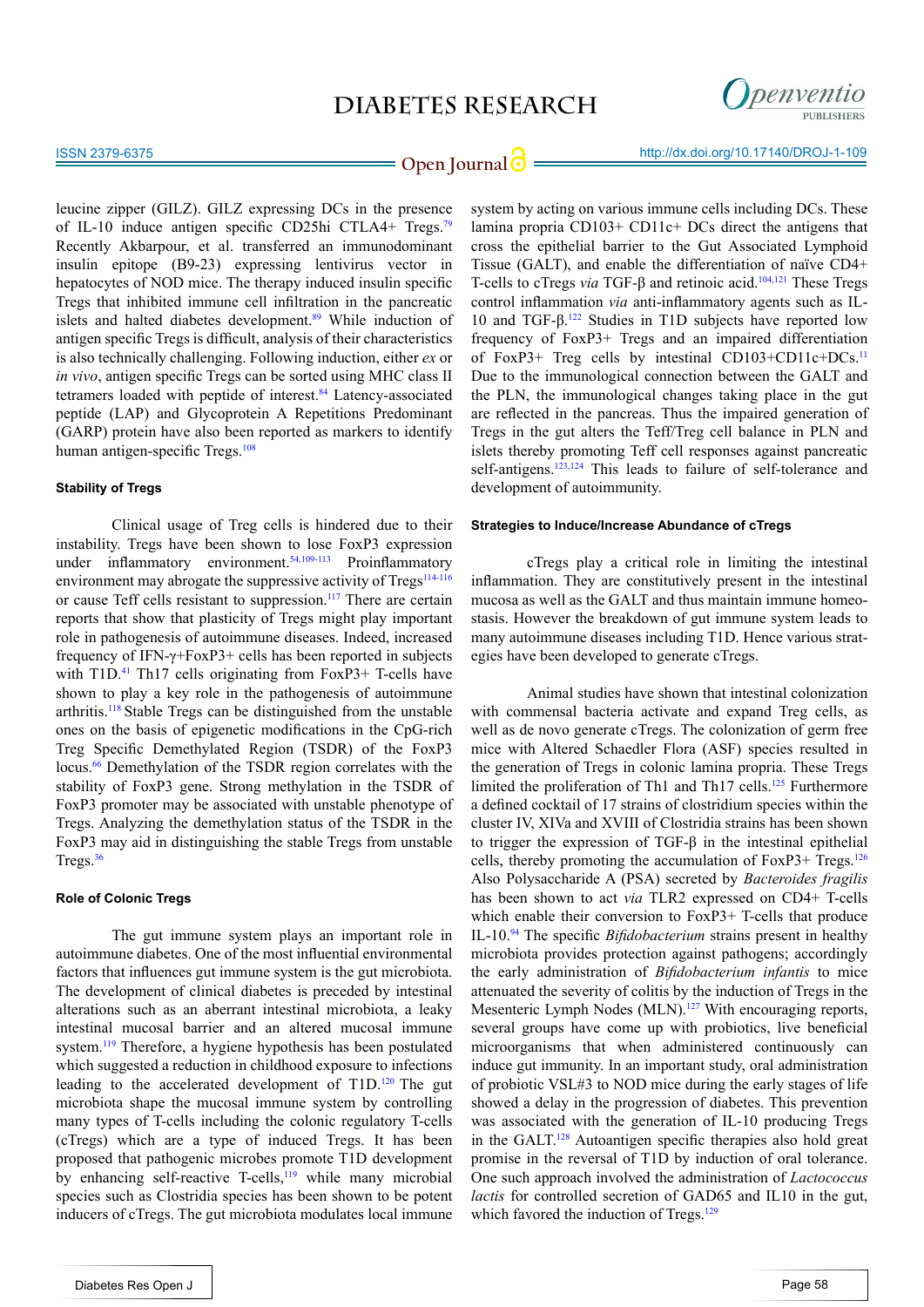

**Open Journal | implicit in the September 2016** http://dx.doi.org/10.17140/DROJ-1-109

Besides bacteria, their metabolic products such as, Short Chain Fatty Acids (SCFA) have been shown to affect the colonic health as they can penetrate the intestinal epithelium and restore intestinal immune responses. The administration of SCFA such as acetate, propionate and butyrate enabled the restoration of cTregs in germ free mice and significantly increased the expression of IL-10 and TGF- $\beta$  in cTregs.<sup>[130](#page-11-9)</sup> Among the SCFA, butyrate has received a lot of attention due to its effect on colonic function. The dietary administration of butyrylated high amylose maize starches to mice showed an increase in the frequency of cTregs.<sup>131</sup> Butyrate is also well known to epigenetically modify the FoxP3 gene by inhibiting the class I and IIa of histone deacetylases, thereby increasing the FoxP3 expression and differentiation of Treg cells. $132-134$  The colonic DCs and macrophages express the cell surface receptor Gpr109a[.135,136](#page-11-11) Butyrate acts *via* these receptors and induces the expression of anti-inflammatory molecules such as IL-10 and aldehyde dehydrogenase (Aldh1a), thereby supporting the differentiation of cTregs.<sup>137,138</sup> Additionally, intervention strategies such as dietary supplementation with 1,2 dihydroxyvitamin D (1,25(OH)2D3), an active form of vitamin D promotes the development of FoxP3+ Treg cells and inhibits the differentiation of Th1 and Th17 cells.<sup>139</sup> High doses of vitamin D3 safely reduced diabetes development by preventing insulitis and preserving  $\beta$  cell mass in NOD mice.<sup>[140](#page-12-1)</sup> Also the deficiency of Vitamin B9 or folic acid derived from diet and commensal bacteria showed marked reduction in gut FoxP3+ Treg cells.<sup>141</sup> In addition to induction approaches, homing of T lymphocytes to the gut is also important in induction of cTregs and impaired homing of T-cells is implicated in many inflammatory diseases. For example, GPR15, an orphan heterotrimeric guanine nucleotide-binding protein (G protein) coupled receptor, controls the specific homing of FoxP3 Tregs, to the large intestine lamina propria, and its expression can be modulated by gut microbiota and TGF- $β$ <sup>[142](#page-12-2)</sup>

Despite the difficulties in characterization of induced Tregs, there is an increasing awareness about the importance of induction of immune tolerance *via* gut and generation of cTregs have come to the forefront as an actively pursued area of research, in prevention of autoimmune diseases like T1D.

#### **CONCLUSIONS**

Many immunotherapeutic approaches including selfantigens and immune modulating agents have been tried to tackle autoimmunity observed in T1D. Most of these treatment strategies have failed to prevent or improve the clinical outcome of the disease. There are multiple etiologies that are known to cause β cell destruction in T1D. Hence targeting a single factor may not provide a lifelong preservation of the β cell mass in T1D. While the defects in number and function of Tregs in T1D were known long ago, research on application of Tregs in T1D has picked up more in recent years. Today there are several choices

available in immunotherapeutic approaches with Tregs, ranging from their type (natural *versus* induced), source (peripheral *versus* colonic) or specificity (polyclonal *versus* antigen-specific) or methods of induction (direct *versus* indirect) and expansion (*invitro versus in-vivo*), each of which has its specific advantages and limitations. Regardless of the variety, Tregs have opened up new vistas in treatment of T1D. With growing understanding about the generation of different types of Tregs and their clinical applications, the use of Tregs in future treatment of T1D looks quite promising. We believe, Tregs might provide benefit in the form of a combination therapy that attenuates autoimmunity towards the pancreas, ultimately preserving  $\beta$  cell mass.

### **CONFLICTS OF INTEREST:** None**.**

#### **REFERENCES**

<span id="page-5-0"></span>1. Knight RR, Kronenberg D, Zhao M, et al. Human β-cell killing by autoreactive preproinsulin-specific CD8 T-cells is predominantly granule-mediated with the potency dependent upon T-cell receptor avidity. *Diabetes*. 2013; 62(1): 205-213. doi: [10.2337/db12-0315](http://www.ncbi.nlm.nih.gov/pubmed/22936177)

<span id="page-5-1"></span>2. Luce S, Lemonnier F, Briand J-P, et al. Single insulin-specific CD8+ T-cells show characteristic gene expression profiles in human type 1 diabetes. *Diabetes*. 2011; 60(12): 3289-3299. doi: [10.2337/db11-0270](http://www.ncbi.nlm.nih.gov/pubmed/21998398)

3. Skowera A, Ladell K, McLaren JE, et al. β-cell-specific CD8 T-cell phenotype in type 1 diabetes reflects chronic autoantigen exposure. *Diabetes*. 2014; DB-140332.

4. Sachdeva N, Paul M, Badal D, et al. Preproinsulin specific CD8+ T-cells in subjects with latent autoimmune diabetes show lower frequency and different pathophysiological characteristics than those with type 1 diabetes. *Clinical Immunology*. 2015. doi: [10.1016/j.clim.2015.01.005](http://www.sciencedirect.com/science/article/pii/S1521661615000078)

<span id="page-5-2"></span>5. Sakaguchi S. Naturally arising Foxp3-expressing CD25+ CD4+ regulatory T-cells in immunological tolerance to self and non-self. *Nature immunology.* 2005; 6(4): 345-352. doi: [10.1038/ni1178](http://www.nature.com/ni/journal/v6/n4/full/ni1178.html)

<span id="page-5-3"></span>6. Sakaguchi S, Sakaguchi N, Asano M, Itoh M, Toda M. Pillars article: immunologic self-tolerance maintained by activated T-cells expressing IL-2 receptor α-chains (CD25). Breakdown of a single mechanism of self-tolerance causes various autoimmune diseases. *J. Immunol*. 1995.

<span id="page-5-4"></span>7. Maloy KJ, Powrie F. Regulatory T-cells in the control of immune pathology. *Nature immunology*. 2001; 2(9): 816-822. doi: [10.1038/ni0901-816](http://www.nature.com/ni/journal/v2/n9/full/ni0901-816.html)

8. Shevach EM. CD4+ CD25+ suppressor T-cells: more questions than answers. *Nature Reviews Immunology.* 2002;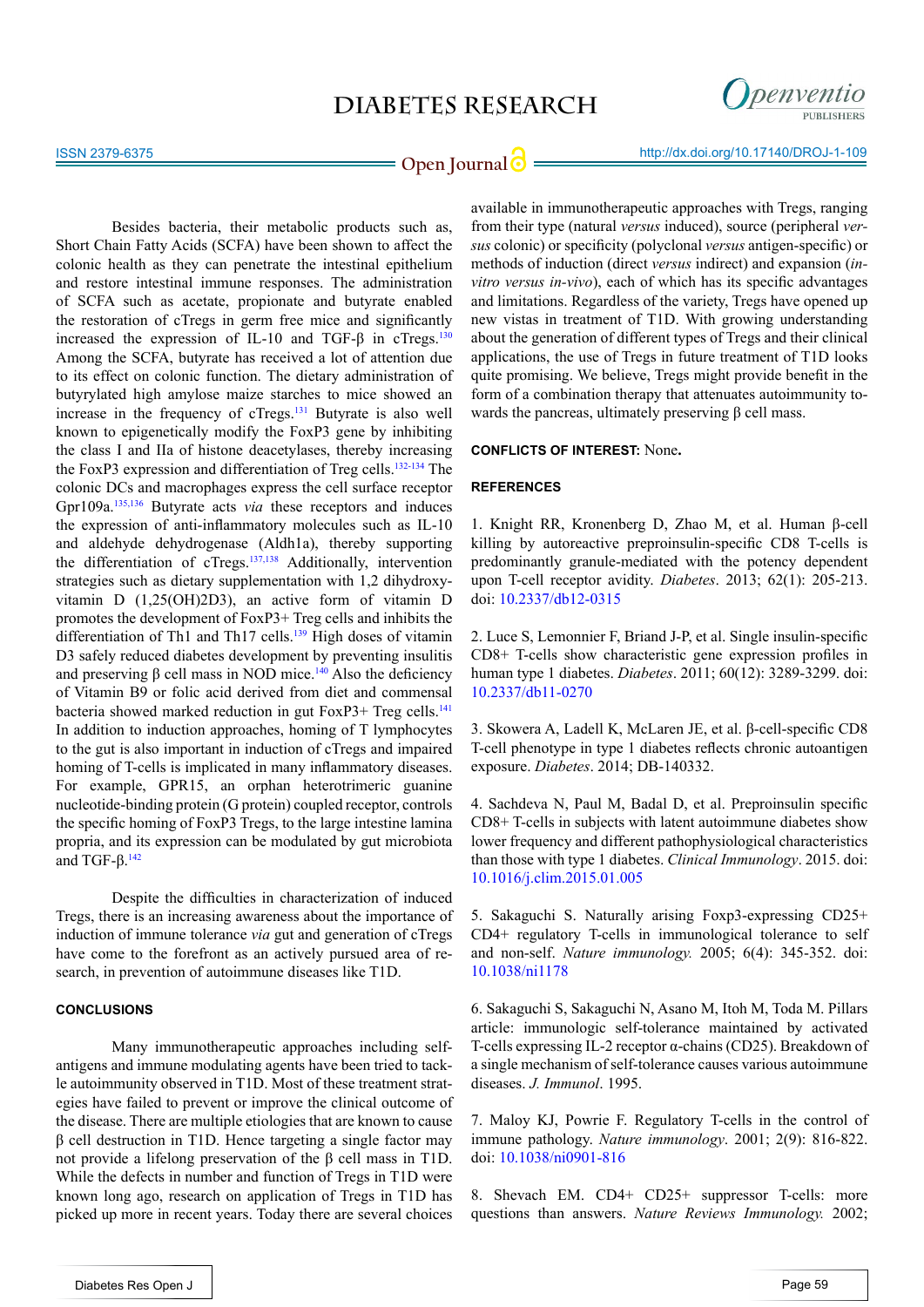ISSN 2379-6375

**Open Journal | implicit in the intervention of the Uppen Journal 10 minutes in the intervention of the intervention of the Uppen Journal 10 minutes in the intervention of the Uppen Journal 10 minutes in the intervention o** 

penventic

9. Ramsdell F. Foxp3 and natural regulatory T-cells: key to a cell lineage? *Immunity*. 2003; 19(2): 165-168.

<span id="page-6-0"></span>10. Liu W, Putnam AL, Xu-Yu Z, et al. CD127 expression inversely correlates with FoxP3 and suppressive function of human CD4+ T reg cells. *The Journal of experimental medicine.* 2006; 203(7): 1701-1711. doi: [10.1084/jem.20060772](http://jem.rupress.org/content/203/7/1701.long)

11. Badami E, Sorini C, Coccia M, et al. Defective differentiation of regulatory FoxP3+ T-cells by small-intestinal dendritic cells in patients with type 1 diabetes. *Diabetes*. 2011; 60(8): 2120- 2124. doi: [10.2337/db10-1201](http://www.ncbi.nlm.nih.gov/pubmed/21646390)

<span id="page-6-7"></span>12. Ferraro A, Socci C, Stabilini A, et al. Expansion of Th17 cells and functional defects in T regulatory cells are key features of the pancreatic lymph nodes in patients with type 1 diabetes. *Diabetes*. 2011; 60(11): 2903-2913. doi: [10.2337/db11-0090](http://www.ncbi.nlm.nih.gov/pubmed/21896932) 

<span id="page-6-1"></span>13. Taams LS, Boot EP, van Eden W, Wauben MH. Anergic T-cells modulate the T-cell activating capacity of antigenpresenting cells. *Journal of autoimmunity*. 2000; 14(4): 335-341.

14. Eddahri F, Oldenhove G, Denanglaire S, Urbain J, Leo O, Andris F. CD4+ CD25+ regulatory T-cells control the magnitude of T-dependent humoral immune responses to exogenous antigens. *European journal of immunology*. 2006; 36(4): 855- 863. doi: [10.1002/eji.200535500](http://onlinelibrary.wiley.com/doi/10.1002/eji.200535500/full)

15. Mempel TR, Pittet MJ, Khazaie K, et al. Regulatory T-cells reversibly suppress cytotoxic T-cell function independent of effector differentiation. *Immunity*. 2006; 25(1): 129-141.

<span id="page-6-2"></span>16. Bluestone JA, Tang Q. How do CD4+ CD25+ regulatory T-cells control autoimmunity? *Current opinion in immunology*. 2005; 17(6): 638-642.

17. Tang Q, Bluestone JA. The Foxp3+ regulatory T-cell: a jack of all trades, master of regulation. *Nature immunology*. 2008; 9(3): 239-244. doi: [10.1038/ni1572](http://www.ncbi.nlm.nih.gov/pubmed/18285775)

<span id="page-6-3"></span>18. Roncarolo MG, Bacchetta R, Bordignon C, Narula S, Levings MK. Type 1 T regulatory cells. I*mmunological reviews.* 2001; 182(1): 68-79. doi: [10.1034/j.1600-065X.2001.1820105.x](http://onlinelibrary.wiley.com/doi/10.1034/j.1600-065X.2001.1820105.x/abstract)

19. Pot C, Apetoh L, Kuchroo VK, editors. Type 1 regulatory T-cells (Tr1) in autoimmunity. *Seminars in immunology*. Elsevier, 2011. doi: [10.1016/j.smim.2011.07.005](http://www.ncbi.nlm.nih.gov/pubmed/21840222)

<span id="page-6-4"></span>20. Okamura T, Fujio K, Sumitomo S, Yamamoto K. Roles of LAG3 and EGR2 in regulatory T-cells. *Annals of the rheumatic diseases*. 2012; 71(Suppl 2): i96-i100. doi: [10.1136/](http://www.ncbi.nlm.nih.gov/pubmed/22460149) [annrheumdis-2011-200588](http://www.ncbi.nlm.nih.gov/pubmed/22460149)

<span id="page-6-5"></span>21. Yadav M, Louvet C, Davini D, et al. Neuropilin-1 distinguishes natural and inducible regulatory T-cells among regulatory T-cell subsets *in vivo*. *The Journal of experimental medicine*. 2012; 209(10): 1713-1722. doi: [10.1084/jem.20120822](http://www.ncbi.nlm.nih.gov/pmc/articles/PMC3457729/) 

22. de Lafaille MAC, Lafaille JJ. Natural and adaptive foxp3+ regulatory T-cells: more of the same or a division of labor? *Immunity*. 2009; 30(5): 626-635. doi: [10.1016/j.](http://www.ncbi.nlm.nih.gov/pubmed/19464985) [immuni.2009.05.002](http://www.ncbi.nlm.nih.gov/pubmed/19464985)

<span id="page-6-8"></span>23. Lu L, Ma J, Li Z, et al. All-trans retinoic acid promotes TGFβ-induced Tregs via histone modification but not DNA demethylation on Foxp3 gene locus. *PloS one*. 2011; 6(9): e24590. doi: [10.1371/journal.pone.0024590](http://www.ncbi.nlm.nih.gov/pmc/articles/PMC3172235/)

<span id="page-6-9"></span>24. Tai X, Cowan M, Feigenbaum L, Singer A. CD28 costimulation of developing thymocytes induces Foxp3 expression and regulatory T-cell differentiation independently of interleukin 2. *Nature immunology.* 2005; 6(2): 152-162. doi: [10.1038/ni1160](http://www.nature.com/ni/journal/v6/n2/full/ni1160.html)

<span id="page-6-10"></span>25. Benson MJ, Pino-Lagos K, Rosemblatt M, Noelle RJ. Alltrans retinoic acid mediates enhanced T reg cell growth, differentiation, and gut homing in the face of high levels of co-stimulation. *The Journal of experimental medicine*. 2007; 204(8): 1765-1774. doi: [10.1084/jem.20070719](http://jem.rupress.org/content/204/8/1765.long)

<span id="page-6-11"></span>26. Shevach EM, Tran DQ, Davidson TS, Andersson J. The critical contribution of TGF-β to the induction of Foxp3 expression and regulatory T-cell function. *European journal of immunology*. 2008; 38(4): 915-917. doi: [10.1002/eji.200738111](http://www.ncbi.nlm.nih.gov/pubmed/18395859)

<span id="page-6-12"></span>27. Bilate AM, Lafaille JJ. Induced CD4+ Foxp3+ regulatory T-cells in immune tolerance. *Annual review of immunology*. 2012; 30: 733-758. doi: [10.1146/annurev-immunol-020711-075043](http://www.ncbi.nlm.nih.gov/pubmed/22224762)

<span id="page-6-13"></span>28. Salomon B, Lenschow DJ, Rhee L, et al. B7/CD28 costimulation is essential for the homeostasis of the CD4+ CD25+ immunoregulatory T-cells that control autoimmune diabetes. *Immunity*. 2000; 12(4): 431-440.

29. Cheng G, Yu A, Dee MJ, Malek TR. IL-2R signaling is essential for functional maturation of regulatory T-cells during thymic development. *The Journal of Immunology*. 2013; 190(4): 1567-1575. doi: [10.4049/jimmunol.1201218](http://www.ncbi.nlm.nih.gov/pubmed/23315074)

<span id="page-6-6"></span>30. Stritesky GL, Jameson SC, Hogquist KA. Selection of selfreactive T-cells in the thymus. *Annual review of immunology*. 2012; 30: 95.

<span id="page-6-14"></span>31. Hsieh C-S, Lee H-M, Lio C-WJ. Selection of regulatory T-cells in the thymus. *Nature Reviews Immunology*. 2012; 12(3): 157-167. doi: [10.1038/nri3155](http://www.nature.com/nri/journal/v12/n3/full/nri3155.html)

32. Josefowicz SZ, Lu L-F, Rudensky AY. Regulatory T-cells: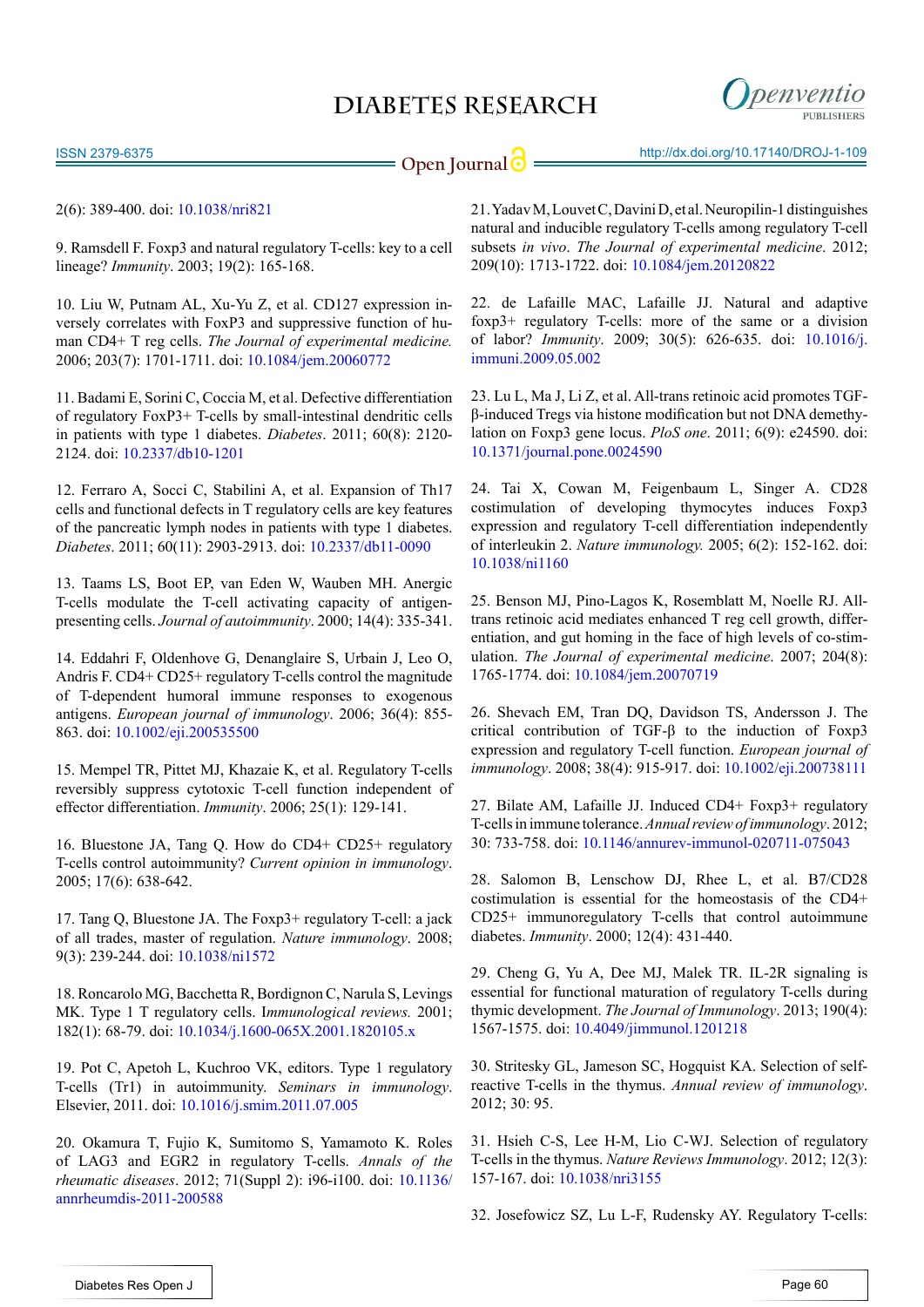

ISSN 2379-6375

mechanisms of differentiation and function. *Annual review of immunology*. 2012; 30: 531-564. doi: [10.1146/annurev.](http://www.ncbi.nlm.nih.gov/pubmed/22224781) [immunol.25.022106.141623](http://www.ncbi.nlm.nih.gov/pubmed/22224781)

33. Lee H-M, Bautista JL, Scott-Browne J, Mohan JF, Hsieh C-S. A broad range of self-reactivity drives thymic regulatory T-cell selection to limit responses to self. *Immunity*. 2012; 37(3): 475-486. doi: [10.1016/j.immuni.2012.07.009](http://www.ncbi.nlm.nih.gov/pubmed/22921379)

<span id="page-7-6"></span>34. Round JL, Mazmanian SK. Inducible Foxp3+ regulatory T-cell development by a commensal bacterium of the intestinal microbiota. *Proceedings of the National Academy of Sciences*. 2010; 107(27): 12204-12209. doi: [10.1073/pnas.0909122107](http://www.ncbi.nlm.nih.gov/pubmed/20566854)

35. Lathrop SK, Bloom SM, Rao SM, et al. Peripheral education of the immune system by colonic commensal microbiota. *Nature*. 2011; 478(7368): 250-254. doi: [10.1038/nature10434](http://www.nature.com/nature/journal/v478/n7368/full/nature10434.html)

<span id="page-7-7"></span>36. Lin X, Chen M, Liu Y, et al. Advances in distinguishing natural from induced Foxp3+ regulatory T-cells. *International journal of clinical and experimental pathology*. 2013; 6(2): 116.

<span id="page-7-8"></span>37. Bruder D, Probst-Kepper M, Westendorf AM, et al. Frontline: Neuropilin-1: a surface marker of regulatory T-cells. *European journal of immunology*. 2004; 34(3): 623-630. doi: [10.1002/](http://onlinelibrary.wiley.com/doi/10.1002/eji.200324799/full) [eji.200324799](http://onlinelibrary.wiley.com/doi/10.1002/eji.200324799/full)

<span id="page-7-9"></span>38. Thornton AM, Korty PE, Tran DQ, et al. Expression of Helios, an Ikaros transcription factor family member, differentiates thymic-derived from peripherally induced Foxp3+ T regulatory cells. *The Journal of Immunology*. 2010; 184(7): 3433-3441. doi: [10.4049/jimmunol.0904028](http://www.ncbi.nlm.nih.gov/pubmed/20181882)

39. Kim YC, Bhairavabhotla R, Yoon J, et al. Oligodeoxynucleotides stabilize Helios-expressing Foxp3+ human T regulatory cells during in vitro expansion. *Blood*. 2012; 119(12): 2810- 2818. doi: [10.1182/blood-2011-09-377895](http://www.ncbi.nlm.nih.gov/pubmed/22294730)

<span id="page-7-10"></span>40. Lal G, Bromberg JS. Epigenetic mechanisms of regulation of Foxp3 expression. *Blood*. 2009; 114(18): 3727-3735. doi: [10.1182/blood-2009-05-219584](http://www.ncbi.nlm.nih.gov/pubmed/19641188)

<span id="page-7-11"></span>41. McClymont SA, Putnam AL, Lee MR, et al. Plasticity of human regulatory T-cells in healthy subjects and patients with type 1 diabetes. *The Journal of Immunology.* 2011; 186(7): 3918-3926. doi: [10.4049/jimmunol.1003099](http://www.ncbi.nlm.nih.gov/pubmed/21368230)

<span id="page-7-0"></span>42. Kukreja A, Cost G, Marker J, et al. Multiple immuno-regulatory defects in type-1 diabetes. *The Journal of clinical investigation*. 2002; 109(109 (1)): 131-140. doi: [10.1172/JCI13605](http://www.ncbi.nlm.nih.gov/pmc/articles/PMC150819/)

43. Ryba M, Rybarczyk-Kapturska K, Zorena K, Myśliwiec M, Myśliwska J. Lower Frequency of CD62L high and Higher Frequency of TNFR2. *Mediators of inflammation*. 2011; 2011. doi: [10.1155/2011/645643](http://www.hindawi.com/journals/mi/2011/645643/)

44. Ryba-Stanisławowska M, Skrzypkowska M, Myśliwska J, Myśliwiec M. The serum IL-6 profile and Treg/Th17 peripheral cell populations in patients with type 1 diabetes. *Mediators of inflammation*. 2013; 2013. doi: [10.1155/2013/205284](http://www.hindawi.com/journals/mi/2013/205284/)

45. Ryba-Stanisławowska M, Rybarczyk-Kapturska K, Myśliwiec M, Myśliwska J. Elevated Levels of Serum IL-12 and IL-18 are Associated with Lower Frequencies of CD4+ CD25highFOXP3+ Regulatory T-cells in Young Patients with Type 1 Diabetes. *Inflammation*. 2014; 37(5): 1513-1520. doi: [10.1007/s10753-014-9878-1](http://www.ncbi.nlm.nih.gov/pmc/articles/PMC4174326/)

46. Brusko T, Wasserfall C, McGrail K, et al. No alterations in the frequency of FOXP3+ regulatory T-cells in type 1 diabetes. *Diabetes*. 2007; 56(3): 604-612. doi: [10.2337/db06-1248](http://diabetes.diabetesjournals.org/content/56/3/604.long)

<span id="page-7-1"></span>47. Xufré C, Costa M, Roura-Mir C, et al. Low frequency of GITR+ T-cells in ex vivo and in vitro expanded Treg cells from type 1 diabetic patients. *International immunology*. 2013: dxt020.

<span id="page-7-2"></span>48. Zóka A, Barna G, Somogyi A, et al. Extension of the CD4+ Foxp3+ CD25-/low regulatory T-cell subpopulation in type 1 diabetes mellitus. *Autoimmunity*. 2014; 1-9. doi: [10.3109/08916934.2014.992518](http://informahealthcare.com/doi/abs/10.3109/08916934.2014.992518)

<span id="page-7-3"></span>49. Willcox A, Richardson S, Bone A, Foulis A, Morgan N. Analysis of islet inflammation in human type 1 diabetes. *Clinical & Experimental Immunology*. 2009; 155(2): 173-181. doi: [10.1111/j.1365-2249.2008.03860.x](http://www.ncbi.nlm.nih.gov/pubmed/19128359)

<span id="page-7-4"></span>50. Lindley S, Dayan CM, Bishop A, Roep BO, Peakman M, Tree TI. Defective suppressor function in CD4+ CD25+ T-cells from patients with type 1 diabetes. *Diabetes*. 2005; 54(1): 92-99. doi: [10.2337/diabetes.54.1.92](http://diabetes.diabetesjournals.org/content/54/1/92.long)

51. Brusko TM, Wasserfall CH, Clare-Salzler MJ, Schatz DA, Atkinson MA. Functional defects and the influence of age on the frequency of CD4+ CD25+ T-cells in type 1 diabetes. *Diabetes*. 2005; 54(5): 1407-1414. doi: [10.2337/diabetes.54.5.1407](http://diabetes.diabetesjournals.org/content/54/5/1407.long)

52. Haseda F, Imagawa A, Murase-Mishiba Y, Terasaki J, Hanafusa T. CD4+ CD45RA− FoxP3high activated regulatory T-cells are functionally impaired and related to residual insulinsecreting capacity in patients with type 1 diabetes. *Clinical & Experimental Immunology*. 2013; 173(2): 207-216. doi: [10.1111/](http://www.ncbi.nlm.nih.gov/pubmed/23607886) [cei.12116](http://www.ncbi.nlm.nih.gov/pubmed/23607886) 

<span id="page-7-5"></span>53. Long SA, Cerosaletti K, Bollyky PL, et al. Defects in IL-2R signaling contribute to diminished maintenance of FOXP3 expression in CD4+ CD25+ regulatory T-cells of type 1 diabetic subjects. *Diabetes*. 2010; 59(2): 407-415. doi: [10.2337/db09-](http://www.ncbi.nlm.nih.gov/pubmed/19875613) [0694](http://www.ncbi.nlm.nih.gov/pubmed/19875613)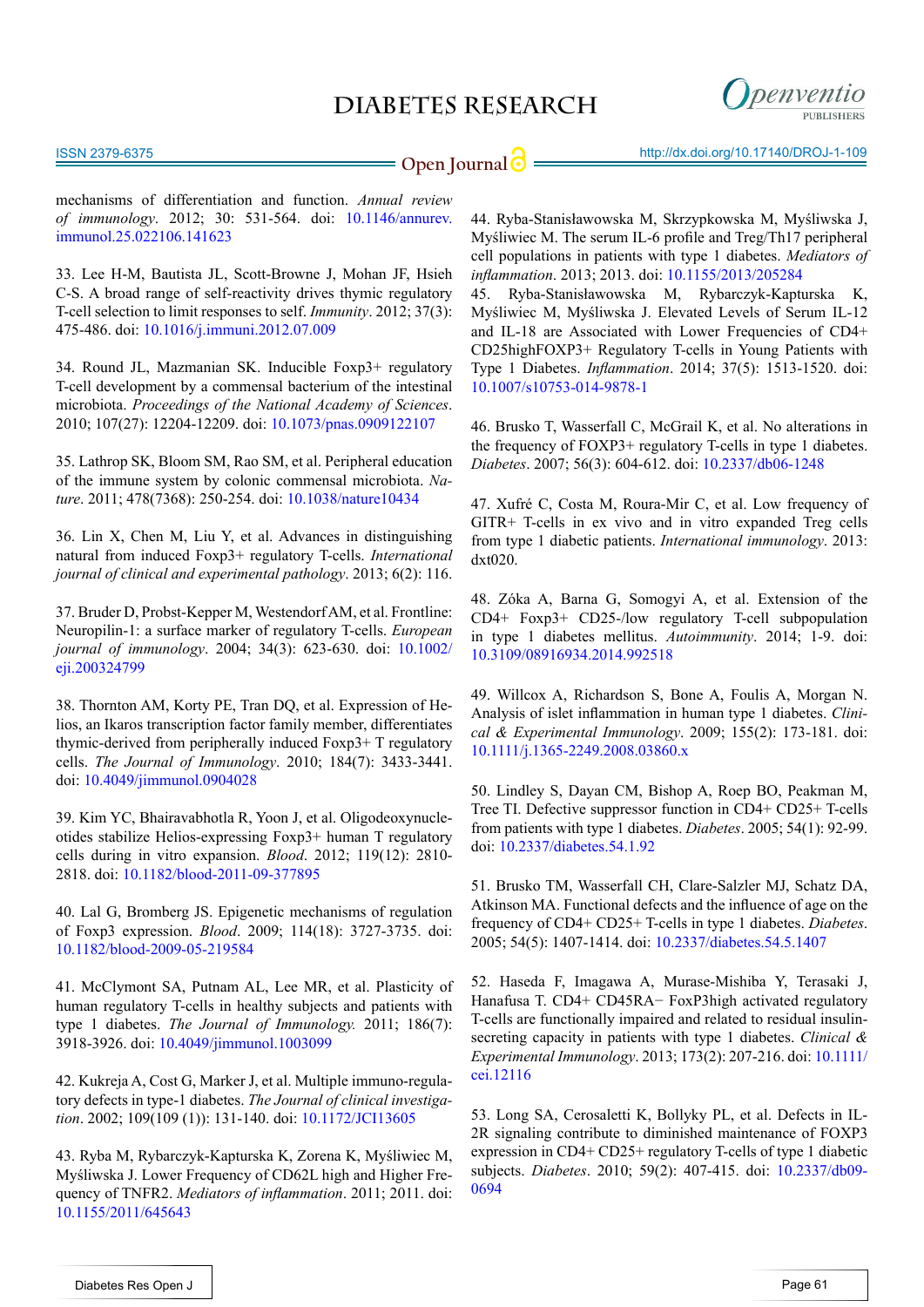

**Open Journal | implicit in the intervention of the Uppen Journal of the Uppen Journal of the Uppen Journal of the Uppen Journal of the Uppen Journal of the Uppen Journal of the Uppen Journal of the Uppen Journal of the Up** 

<span id="page-8-0"></span>54. Zhou X, Bailey-Bucktrout SL, Jeker LT, et al. Instability of the transcription factor Foxp3 leads to the generation of pathogenic memory T-cells in vivo. *Nature immunology*. 2009; 10(9): 1000-1007. doi: [10.1038/ni.1774](http://www.ncbi.nlm.nih.gov/pubmed/19633673)

<span id="page-8-1"></span>55. Schneider A, Rieck M, Sanda S, Pihoker C, Greenbaum C, Buckner JH. The effector T-cells of diabetic subjects are resistant to regulation via CD4+ FOXP3+ regulatory T-cells. *The Journal of Immunology*. 2008; 181(10): 7350-7355. doi: [10.4049/jimmunol.181.10.7350](http://www.jimmunol.org/content/181/10/7350.long)

56. Lawson J, Tremble J, Dayan C, et al. Increased resistance to CD4+ CD25hi regulatory T-cell-mediated suppression in patients with type 1 diabetes. *Clinical & Experimental Immunology*. 2008; 154(3): 353-359. doi: [10.1111/j.1365-2249.2008.03810.x](http://www.ncbi.nlm.nih.gov/pubmed/19037920)

<span id="page-8-2"></span>57. Zhang J, Gao W, Yang X, et al. Tolerogenic vaccination reduced effector memory CD4 T-cells and induced effector memory Treg cells for type I diabetes treatment. *PloS one*. 2013; 8(7): e70056. doi: [10.1371/journal.pone.0070056](http://www.ncbi.nlm.nih.gov/pubmed/23894591)

58. Johnson MC, Garland AL, Nicolson SC, et al. β-Cell–Specific IL-2 Therapy Increases Islet Foxp3+ Treg and Suppresses Type 1 Diabetes in NOD Mice. *Diabetes*. 2013; 62(11): 3775-3784. doi: [10.2337/db13-0669](http://www.ncbi.nlm.nih.gov/pubmed/23884888)

59. Bilbao D, Luciani L, Johannesson B, Piszczek A, Rosenthal N. Insulin-like growth factor-1 stimulates regulatory T-cells and suppresses autoimmune disease. *EMBO molecular medicine*. 2014; e201303376.

60. Tian J, Dang H, Nguyen AV, Chen Z, Kaufman DL. Combined therapy with GABA and proinsulin/alum acts synergistically to restore long-term normoglycemia by modulating T-Cell autoimmunity and promoting β-Cell replication in newly diabetic NOD mice. *Diabetes*. 2014; 63(9): 3128-3134. doi: [10.2337/](http://www.ncbi.nlm.nih.gov/pubmed/25146474) [db13-1385](http://www.ncbi.nlm.nih.gov/pubmed/25146474)

61. Turner MS, Isse K, Fischer DK, Turnquist HR, Morel PA. Low TCR signal strength induces combined expansion of Th2 and regulatory T-cell populations that protect mice from the development of type 1 diabetes. *Diabetologia*. 2014; 57(7): 1428-1436. doi: [10.1007/s00125-014-3233-9](http://www.ncbi.nlm.nih.gov/pubmed/24737163)

<span id="page-8-11"></span>62. Lin G-J, Sytwu H-K, Yu J-C, et al. Dimethyl sulfoxide inhibits spontaneous diabetes and autoimmune recurrence in non-obese diabetic mice by inducing differentiation of regulatory T-cells. *Toxicology and applied pharmacology*. 2015; 282(2): 207-214. doi: [10.1016/j.taap.2014.11.012](http://www.ncbi.nlm.nih.gov/pubmed/25481496)

<span id="page-8-3"></span>63. Marek-Trzonkowska N, Myśliwiec M, Dobyszuk A, et al. Therapy of type 1 diabetes with CD4+ CD25 high CD127 regulatory T-cells prolongs survival of pancreatic islets-Results of one year follow-up. *Clinical Immunology*. 2014; 153(1): 23- 30. doi: [10.1016/j.clim.2014.03.016](http://www.ncbi.nlm.nih.gov/pubmed/24704576)

<span id="page-8-4"></span>64. Bluestone JA. Regulatory T-cell therapy: is it ready for the clinic? *Nature Reviews Immunology*. 2005; 5(4): 343-349. doi: [10.1038/nri1574](http://www.nature.com/nri/journal/v5/n4/full/nri1574.html)

65. Hill JA, Hall JA, Sun C-M, et al. Retinoic acid enhances Foxp3 induction indirectly by relieving inhibition from CD4+ CD44 hi cells. *Immunity*. 2008; 29(5): 758-770. doi: [10.1016/j.](http://www.ncbi.nlm.nih.gov/pubmed/19006694) [immuni.2008.09.018](http://www.ncbi.nlm.nih.gov/pubmed/19006694)

<span id="page-8-5"></span>66. Rossetti M, Spreafico R, Saidin S, et al. *Ex vivo*-expanded but not *in vitro*-induced human regulatory T-cells are candidates for cell therapy in autoimmune diseases thanks to stable demethylation of the FOXP3 regulatory T-cell-specific demethylated region. *The Journal of Immunology.* 2015; 194(1): 113-124. doi: [10.4049/jimmunol.1401145](http://www.ncbi.nlm.nih.gov/pubmed/25452562)

<span id="page-8-6"></span>67. Fantini M, Becker C, Monteleone G, Pallone F, Galle P, Neurath M. TGF-beta induces a regulatory phenotype in CD4+ CD25-T-cells through FoxP3 induction and dowuregulation of Smad7. Gastroenterology. Wb Saunders Co Independence Square West Curtis Center, Ste 300, Philadelphia, PA 19106- 3399 USA, 2004 .

68. Josefowicz SZ, Rudensky A. Control of regulatory T-cell lineage commitment and maintenance. *Immunity*. 2009; 30(5): 616-625. doi: [10.1016/j.immuni.2009.04.009](http://www.ncbi.nlm.nih.gov/pubmed/19464984)

<span id="page-8-7"></span>69. Lu Y, Gu J, Lu H, et al. iTreg induced from CD39+ naive T-cells demonstrate enhanced proliferate and suppressive ability. *International immunopharmacology*. 2015. doi: [10.1016/j.](http://www.sciencedirect.com/science/article/pii/S1567576915001411) [intimp.2015.03.039](http://www.sciencedirect.com/science/article/pii/S1567576915001411)

70. Chai J-G, Coe D, Chen D, Simpson E, Dyson J, Scott D. In vitro expansion improves in vivo regulation by CD4+ CD25+ regulatory T-cells. *The Journal of Immunology*. 2008; 180(2): 858-869. doi: [10.4049/jimmunol.180.2.858](http://www.jimmunol.org/content/180/2/858.long)

<span id="page-8-8"></span>71. Groux H, O'Garra A, Bigler M, et al. A CD4& plus; T-cell subset inhibits antigen-specific T-cell responses and prevents colitis. *Nature*. 1997; 389(6652): 737-742.

<span id="page-8-9"></span>72. Jonuleit H, Schmitt E, Schuler G, Knop J, Enk AH. Induction of interleukin 10–producing, nonproliferating CD4+ T-cells with regulatory properties by repetitive stimulation with allogeneic immature human dendritic cells. *The Journal of experimental medicine.* 2000; 192(9): 1213-1222.

73. Gad M, Kristensen NN, Kury E, Claesson MH. Characterization of T-regulatory cells, induced by immature dendritic cells, which inhibit enteroantigen-reactive colitis-inducing T-cell responses *in vitro* and *in vivo*. *Immunology*. 2004; 113(4): 499- 508. doi: [10.1111/j.1365-2567.2004.01977.x](http://onlinelibrary.wiley.com/doi/10.1111/j.1365-2567.2004.01977.x/abstract)

<span id="page-8-10"></span>74. Rao PE, Petrone AL, Ponath PD. Differentiation and expansion of T-cells with regulatory function from human peripheral lymphocytes by stimulation in the presence of TGF-β.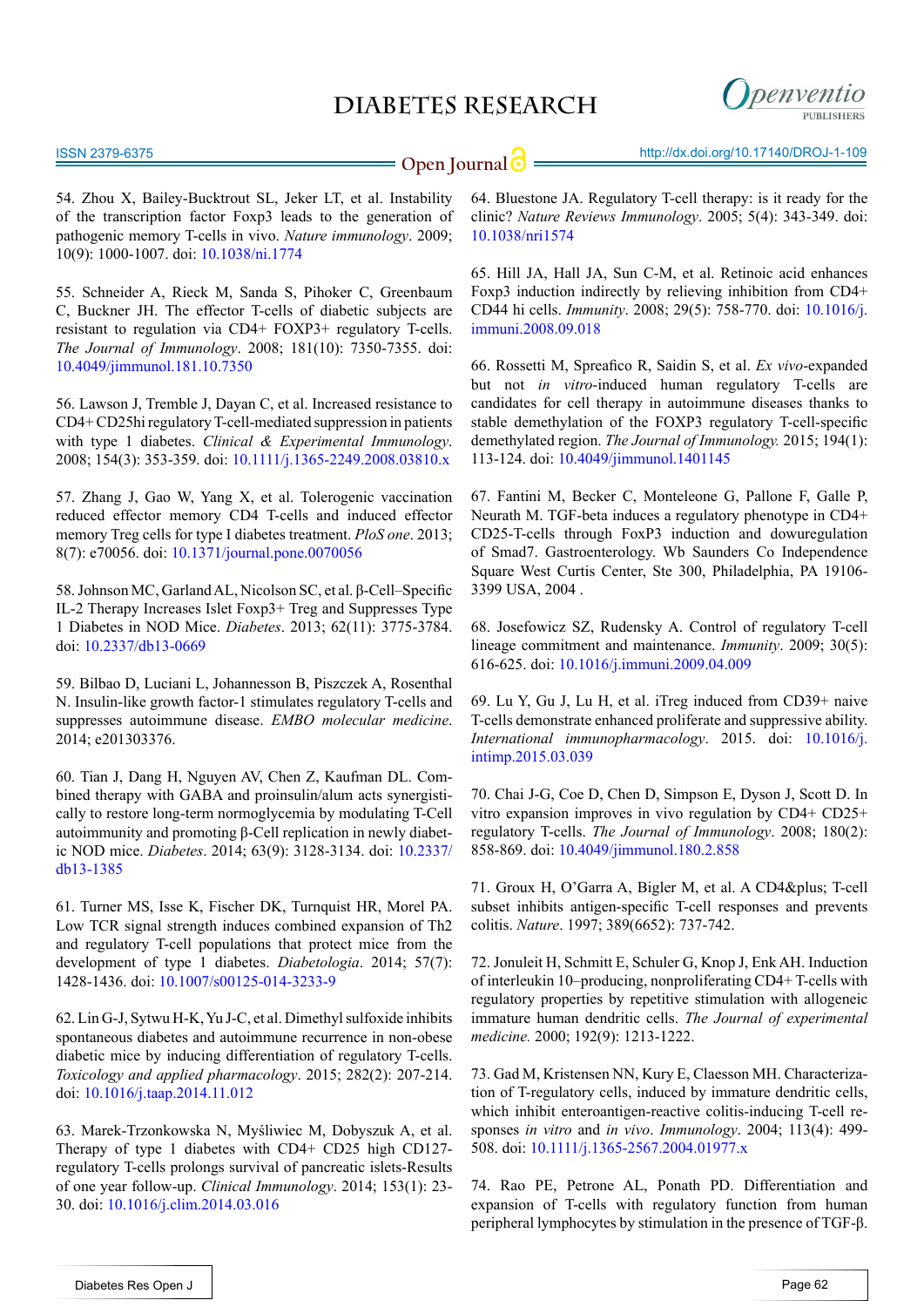penventio

*The Journal of Immunology*. 2005; 174(3): 1446-1455. doi: [10.4049/jimmunol.174.3.1446](http://www.jimmunol.org/content/174/3/1446.long)

<span id="page-9-0"></span>75. Walker MR, Carson BD, Nepom GT, Ziegler SF, Buckner JH. De novo generation of antigen-specific CD4+ CD25+ regulatory T-cells from human CD4+ CD25–cells. *Proceedings of the National Academy of Sciences of the United States of America*. 2005; 102(11): 4103-4108.

<span id="page-9-1"></span>76. DiPaolo RJ, Brinster C, Davidson TS, Andersson J, Glass D, Shevach EM. Autoantigen-specific TGFβ-induced Foxp3+ regulatory T-cells prevent autoimmunity by inhibiting dendritic cells from activating autoreactive T-cells. *The Journal of Immunology*. 2007; 179(7): 4685-4693. doi: [10.4049/](http://www.jimmunol.org/content/179/7/4685) [jimmunol.179.7.4685](http://www.jimmunol.org/content/179/7/4685)

77. Zhao C, Shi G, Vistica BP, et al. Induced regulatory T-cells (iTregs) generated by activation with anti-CD3/CD28 antibodies differ from those generated by the physiological-like activation with antigen/APC. *Cellular immunology*. 2014; 290(2): 179- 184. doi: [10.1016/j.cellimm.2014.06.004](http://www.ncbi.nlm.nih.gov/pubmed/25038545)

<span id="page-9-2"></span>78. Kang H-K, Liu M, Datta SK. Low-dose peptide tolerance therapy of lupus generates plasmacytoid dendritic cells that cause expansion of autoantigen-specific regulatory T-cells and contraction of inflammatory Th17 cells. *The Journal of Immunology.* 2007; 178(12): 7849-7858. doi: [10.4049/](http://www.jimmunol.org/content/178/12/7849.long) [jimmunol.178.12.7849](http://www.jimmunol.org/content/178/12/7849.long)

<span id="page-9-18"></span>79. Hamdi H, Godot V, Maillot M-C, et al. Induction of antigenspecific regulatory T lymphocytes by human dendritic cells expressing the glucocorticoid-induced leucine zipper. *Blood*. 2007; 110(1): 211-219.

<span id="page-9-3"></span>80. Tarbell KV, Petit L, Zuo X, et al. Dendritic cell–expanded, islet-specific CD4+ CD25+ CD62L+ regulatory T-cells restore normoglycemia in diabetic NOD mice. *The Journal of experimental medicine*. 2007; 204(1): 191-201. doi: [10.1084/](http://jem.rupress.org/content/204/1/191.long) [jem.20061631](http://jem.rupress.org/content/204/1/191.long)

<span id="page-9-4"></span>81. Pillai V, Ortega SB, Wang C, Karandikar NJ. Transient regulatory T-cells: a state attained by all activated human Tcells. *Clinical immunology.* 2007; 123(1): 18-29. doi: [10.1016/j.](http://www.ncbi.nlm.nih.gov/pmc/articles/PMC1868523/) [clim.2006.10.014](http://www.ncbi.nlm.nih.gov/pmc/articles/PMC1868523/)

<span id="page-9-5"></span>82. Prevosto C, Zancolli M, Canevali P, Zocchi MR, Poggi A. Generation of CD4+ or CD8+ regulatory T-cells upon mesenchymal stem cell-lymphocyte interaction. *Haematologica*. 2007; 92(7): 881-888. doi: [10.3324/haematol.11240](http://www.haematologica.org/content/92/7/881.long)

<span id="page-9-6"></span>83. Francisco LM, Salinas VH, Brown KE, et al. PD-L1 regulates the development, maintenance, and function of induced regulatory T-cells. *The Journal of experimental medicine*. 2009; 206(13): 3015-3029. doi: [10.1084/jem.20090847](http://www.ncbi.nlm.nih.gov/pubmed/20008522)

<span id="page-9-7"></span>84. Long SA, Walker MR, Rieck M, et al. Functional islet-specific Treg can be generated from CD4+ CD25- T-cells of healthy and type 1 diabetic subjects. *European journal of immunology*. 2009; 39(2): 612-620. doi: [10.1002/eji.200838819](http://www.ncbi.nlm.nih.gov/pubmed/19180473)

<span id="page-9-9"></span><span id="page-9-8"></span>85. Brusko TM, Koya RC, Zhu S, et al. Human antigen-specific regulatory T-cells generated by T-cell receptor gene transfer. *PloS one*. 2010; 5(7): e11726. doi: [10.1371/journal.pone.0011726](http://www.ncbi.nlm.nih.gov/pubmed/20668510) 86. Zheng J, Liu Y, Lau Y-L, Tu W. CD40-activated B cells are more potent than immature dendritic cells to induce and expand CD4+ regulatory T-cells. *Cellular & molecular immunology*. 2010; 7(1): 44-50.

<span id="page-9-10"></span>87. Mota C, Nunes-Silva V, Pires AR, et al. Delta-like 1-mediated notch signaling enhances the *in vitro* conversion of human memory CD4 T-cells into FOXP3-expressing regulatory T-cells. *The Journal of Immunology*. 2014; 193(12): 5854-5862. doi: [10.4049/jimmunol.1400198](http://www.ncbi.nlm.nih.gov/pubmed/25367118)

<span id="page-9-11"></span>88. Romani R, Pirisinu I, Calvitti M, et al. Stem cells from human amniotic fluid exert immunoregulatory function via secreted indoleamine 2, 3-dioxygenase1. *Journal of cellular and molecular medicine*. 2015. doi: [10.1111/jcmm.12534](http://www.ncbi.nlm.nih.gov/pubmed/25783564)

<span id="page-9-12"></span>89. Akbarpour M, Goudy KS, Cantore A, et al. Insulin B chain 9-23 gene transfer to hepatocytes protects from type 1 diabetes by inducing Ag-specific FoxP3+ Tregs. *Science Translational Medicine*. 2015; 7(289): 289ra81-289ra81. doi: [10.1126/sci](http://stm.sciencemag.org/content/7/289/289ra81)[translmed.aaa3032](http://stm.sciencemag.org/content/7/289/289ra81)

<span id="page-9-13"></span>90. Chatenoud L, Bluestone JA. CD3-specific antibodies: a portal to the treatment of autoimmunity. *Nature Reviews Immunology*. 2007; 7(8): 622-632. doi: [10.1038/nri2134](http://www.nature.com/nri/journal/v7/n8/abs/nri2134.html)

<span id="page-9-14"></span>91. Orban T, Farkas K, Jalahej H, et al. Autoantigen-specific regulatory T-cells induced in patients with type 1 diabetes mellitus by insulin B-chain immunotherapy. *Journal of autoimmunity*. 2010; 34(4): 408-415. doi: [10.1016/j.jaut.2009.10.005](http://www.ncbi.nlm.nih.gov/pubmed/19931408)

<span id="page-9-15"></span>92. Bock G, Prietl B, Mader JK, et al. The effect of vitamin D supplementation on peripheral regulatory T-cells and β cell function in healthy humans: a randomized controlled trial. *Diabetes/metabolism research and reviews*. 2011; 27(8): 942- 945. doi: [10.1002/dmrr.1276](http://www.ncbi.nlm.nih.gov/pubmed/22069289)

<span id="page-9-16"></span>93. Hjorth M, Axelsson S, Rydén A, Faresjö M, Ludvigsson J, Casas R. GAD-alum treatment induces GAD 65-specific CD4+ CD25 high FOXP3+ cells in type 1 diabetic patients. *Clinical immunology*. 2011; 138(1): 117-126.

<span id="page-9-17"></span>94. Marek-Trzonkowska N, Myśliwiec M, Dobyszuk A, et al. Administration of CD4+ CD25 high CD127-regulatory T-cells preserves β-Cell function in Type 1 Diabetes in children. *Diabetes care*. 2012; 35(9): 1817-1820. doi: [10.2337/dc12-0038](http://www.ncbi.nlm.nih.gov/pubmed/22723342)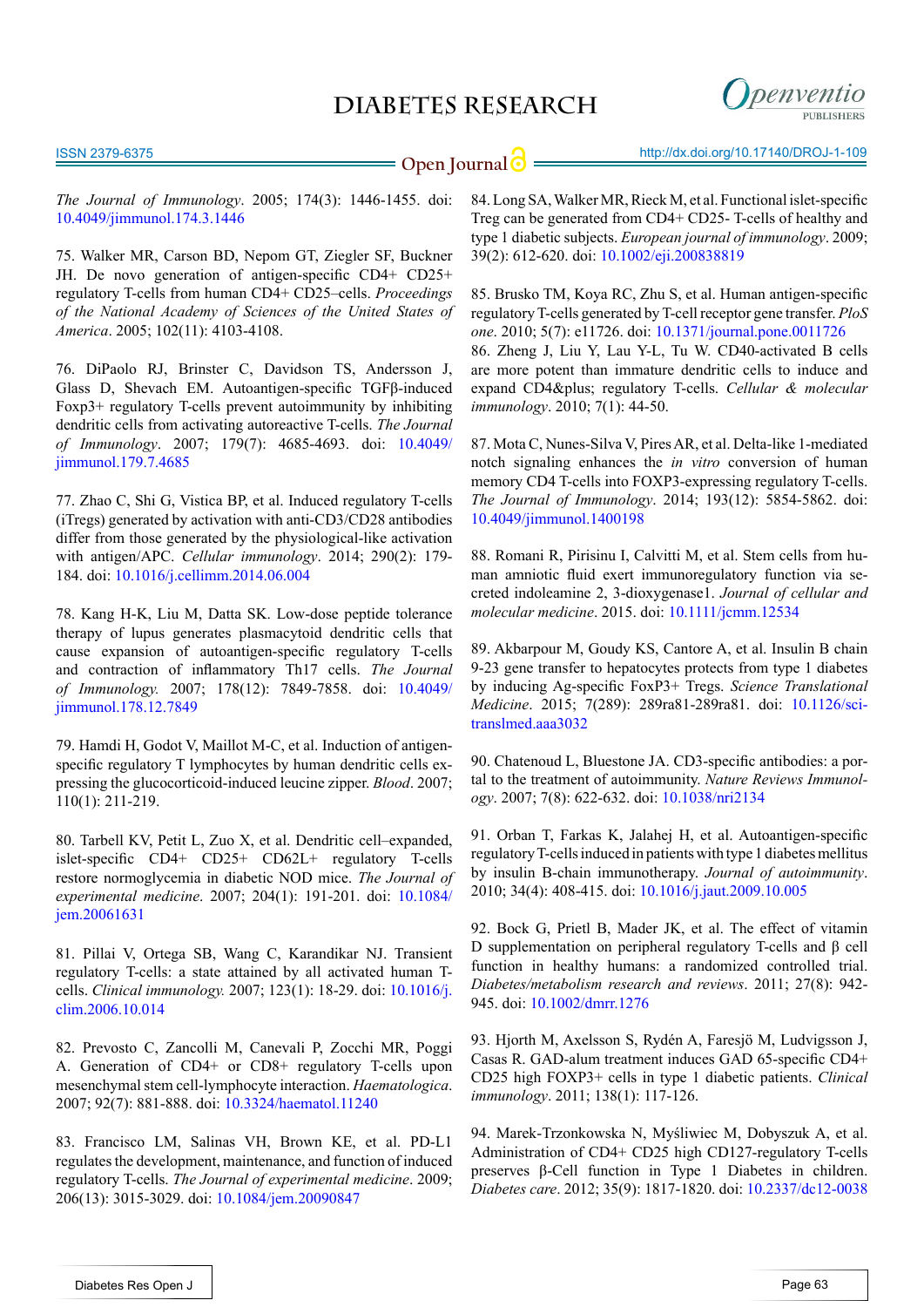

<span id="page-10-6"></span>95. Long SA, Rieck M, Sanda S, et al. Rapamycin/IL-2 combination therapy in patients with type 1 diabetes augments Tregs yet transiently impairs β-cell function. *Diabetes*. 2012; 61(9): 2340-2348. doi: [10.2337/db12-0049](http://www.ncbi.nlm.nih.gov/pubmed/22721971)

<span id="page-10-7"></span>96. Haller MJ, Gitelman SE, Gottlieb PA, et al. Anti-thymocyte globulin/G-CSF treatment preserves β cell function in patients with established type 1 diabetes. *The Journal of clinical investigation*. 2014; 125(125(1)).

97. Bonifacio E, Ziegler A-G, Klingensmith G, et al. Effects of high-dose oral insulin on immune responses in children at high risk for type 1 diabetes: the Pre-POINT randomized clinical trial. *JAMA*. 2015; 313(15): 1541-1549. doi: [10.1001/](http://jama.jamanetwork.com/article.aspx?articleid=2275446) [jama.2015.2928](http://jama.jamanetwork.com/article.aspx?articleid=2275446)

<span id="page-10-0"></span>98. Penaranda C, Bluestone JA. Is antigen specificity of autoreactive T-cells the key to islet entry? *Immunity*. 2009; 31(4): 534-536. doi: [10.1016/j.immuni.2009.09.006](http://www.ncbi.nlm.nih.gov/pubmed/19833083)

99. Lennon GP, Bettini M, Burton AR, et al. T-cell islet accumulation in type 1 diabetes is a tightly regulated, cellautonomous event. *Immunity*. 2009; 31(4): 643-653. doi: [10.1016/j.immuni.2009.07.008](http://www.ncbi.nlm.nih.gov/pubmed/19818656)

<span id="page-10-1"></span>100. Tang Q, Henriksen KJ, Bi M, et al. *In vitro*-expanded antigen-specific regulatory T-cells suppress autoimmune diabetes. *The Journal of experimental medicine*. 2004; 199(11): 1455-1465. doi: [10.1084/jem.20040139](http://jem.rupress.org/content/199/11/1455)

101. Bluestone JA, Tang Q. Therapeutic vaccination using CD4+ CD25+ antigen-specific regulatory T-cells. *Proceedings of the National Academy of Sciences*. 2004; 101(Suppl 2): 14622- 14626. doi: [10.1073/pnas.0405234101](https://escholarship.org/uc/item/5dz360m8)

<span id="page-10-2"></span>102. Larkin J, Picca CC, Caton AJ. Activation of CD4+ CD25+ regulatory T-cell suppressor function by analogs of the selecting peptide. *European journal of immunology*. 2007; 37(1): 139- 146. doi: [10.1002/eji.200636577](http://onlinelibrary.wiley.com/doi/10.1002/eji.200636577/abstract;jsessionid=6E2428A0F910988EFF37B8CC1B3269BC.f03t02)

<span id="page-10-3"></span>103. Kasagi S, Zhang P, Che L, et al. In vivo–generated antigen-specific regulatory T-cells treat autoimmunity without compromising antibacterial immune response. *Science translational medicine*. 2014; 6(241): 241ra78-241ra78. doi: [10.1126/scitranslmed.3008895](http://www.ncbi.nlm.nih.gov/pubmed/24944193)

<span id="page-10-4"></span>104. Coombes JL, Siddiqui KR, Arancibia-Cárcamo CV, et al. A functionally specialized population of mucosal CD103+ DCs induces Foxp3+ regulatory T-cells via a TGF-β–and retinoic acid–dependent mechanism. *The Journal of experimental medicine*. 2007; 204(8): 1757-1764. doi: [10.1084/jem.20070590](http://jem.rupress.org/content/204/8/1757.long)

105. Ito T, Yang M, Wang Y-H, et al. Plasmacytoid dendritic cells prime IL-10–producing T regulatory cells by inducible costimulator ligand. *The Journal of experimental medicine*. 2007; 204(1): 105-115. doi: [10.1084/jem.20061660](http://jem.rupress.org/content/204/1/105.long)

106. Yamazaki S, Dudziak D, Heidkamp GF, et al. CD8+ CD205+ splenic dendritic cells are specialized to induce Foxp3+ regulatory T-cells. *The Journal of Immunology*. 2008; 181(10): 6923-6933. doi: [10.4049/jimmunol.181.10.6923](http://www.jimmunol.org/content/181/10/6923.long)

<span id="page-10-5"></span>107. Tu W, Lau Y-L, Zheng J, et al. Efficient generation of human alloantigen-specific CD4+ regulatory T-cells from naive precursors by CD40-activated B cells. *Blood*. 2008; 112(6): 2554-2562. doi: [10.1182/blood-2008-04-152041](http://www.ncbi.nlm.nih.gov/pubmed/18599794)

<span id="page-10-8"></span>108. Noyan F, Lee YS, Zimmermann K, et al. Isolation of human antigen-specific regulatory T-cells with high suppressive function. *European journal of immunology*. 2014; 44(9): 2592- 2602. doi: [10.1002/eji.201344381](http://www.ncbi.nlm.nih.gov/pubmed/24990119)

<span id="page-10-9"></span>109. Yang XO, Nurieva R, Martinez GJ, et al. Molecular antagonism and plasticity of regulatory and inflammatory T-cell programs. *Immunity*. 2008; 29(1): 44-56. doi: [10.1016/j.](http://www.ncbi.nlm.nih.gov/pubmed/18585065) [immuni.2008.05.007](http://www.ncbi.nlm.nih.gov/pubmed/18585065)

110. Komatsu N, Mariotti-Ferrandiz ME, Wang Y, Malissen B, Waldmann H, Hori S. Heterogeneity of natural Foxp3+ T-cells: a committed regulatory T-cell lineage and an uncommitted minor population retaining plasticity. *Proceedings of the National Academy of Sciences*. 2009; 106(6): 1903-1908. doi: [10.1073/](http://www.ncbi.nlm.nih.gov/pubmed/19174509) [pnas.0811556106](http://www.ncbi.nlm.nih.gov/pubmed/19174509)

111. Oldenhove G, Bouladoux N, Wohlfert EA, et al. Decrease of Foxp3+ Treg cell number and acquisition of effector cell phenotype during lethal infection. *Immunity*. 2009; 31(5): 772-786. doi: [10.1016/j.immuni.2009.10.001](http://www.ncbi.nlm.nih.gov/pubmed/19896394)

112. Miyao T, Floess S, Setoguchi R, et al. Plasticity of Foxp3+ T-cells reflects promiscuous Foxp3 expression in conventional T-cells but not reprogramming of regulatory T-cells. *Immunity*. 2012; 36(2): 262-275. doi: [10.1016/j.immuni.2011.12.012](http://www.cell.com/immunity/abstract/S1074-7613(12)00040-4)

113. Yurchenko E, Shio MT, Huang TC, et al. Inflammationdriven reprogramming of CD4+ Foxp3+ regulatory T-cells into pathogenic Th1/Th17 T effectors is abrogated by mTOR inhibition *in vivo*. *PloS one*. 2012; 7(4): e35572. doi: [10.1371/](http://journals.plos.org/plosone/article?id=10.1371/journal.pone.0035572) [journal.pone.0035572](http://journals.plos.org/plosone/article?id=10.1371/journal.pone.0035572)

<span id="page-10-10"></span>114. Pasare C, Medzhitov R. Toll pathway-dependent blockade of CD4+ CD25+ T-cell-mediated suppression by dendritic cells. *Science*. 2003; 299(5609): 1033-1036. doi: [10.1126/](http://www.ncbi.nlm.nih.gov/pubmed/12532024) [science.1078231](http://www.ncbi.nlm.nih.gov/pubmed/12532024)

115. Valencia X, Stephens G, Goldbach-Mansky R, Wilson M, Shevach EM, Lipsky PE. TNF downmodulates the function of human CD4+ CD25hi T-regulatory cells. *Blood*. 2006; 108(1): 253-261. doi: [10.1182/blood-2005-11-4567](http://www.bloodjournal.org/content/108/1/253.long?sso-checked=true)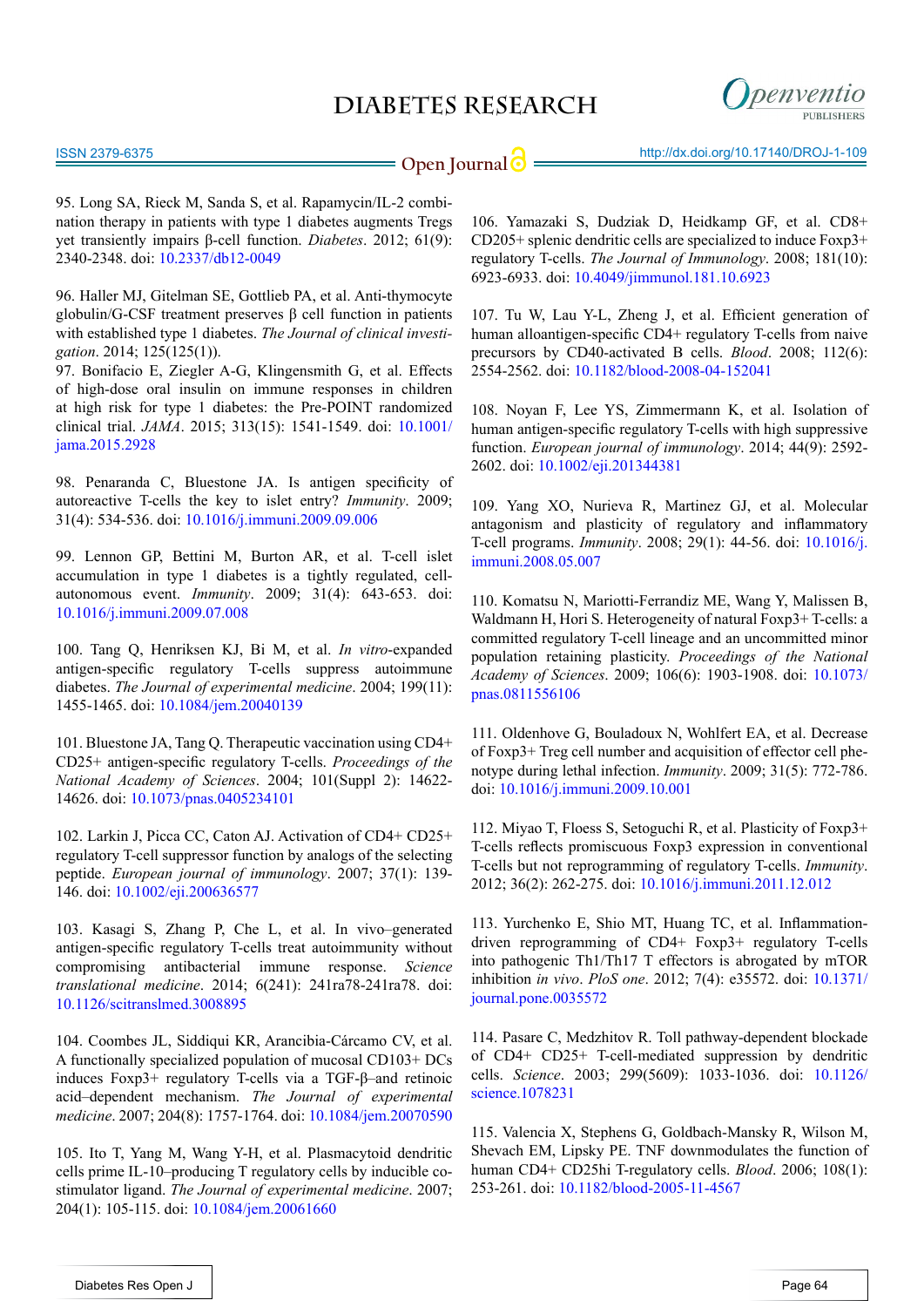

116. Peluso I, Fantini MC, Fina D, et al. IL-21 counteracts the regulatory T-cell-mediated suppression of human CD4+ T lymphocytes. *The Journal of Immunology*. 2007; 178(2): 732- 739. doi: [10.4049/jimmunol.178.2.732](http://www.jimmunol.org/content/178/2/732.long)

<span id="page-11-0"></span>117. Ruprecht CR, Gattorno M, Ferlito F, et al. Coexpression of CD25 and CD27 identifies FoxP3+ regulatory T-cells in inflamed synovia. *The Journal of experimental medicine*. 2005; 201(11): 1793-1803. doi: [10.1084/jem.20050085](http://jem.rupress.org/content/201/11/1793.long)

118. Komatsu N, Okamoto K, Sawa S, et al. Pathogenic conversion of Foxp3+ T-cells into TH17 cells in autoimmune arthritis. *Nature medicine*. 2014; 20(1): 62-68. doi: [10.1038/](http://www.ncbi.nlm.nih.gov/pubmed/24362934) [nm.3432](http://www.ncbi.nlm.nih.gov/pubmed/24362934)

<span id="page-11-1"></span>119. Vaarala O, Atkinson MA, Neu J. The Perfect storm for type 1 diabetes the complex interplay between intestinal microbiota, gut permeability, and mucosal immunity. *Diabetes*. 2008; 57(10): 2555-2562. doi: [10.2337/db08-0331](http://www.ncbi.nlm.nih.gov/pubmed/18820210)

120. Kukreja A, Maclaren NK. NKT-cells and type-1 diabetes and the" hygiene hypothesis" to explain the rising incidence rates. *Diabetes technology & therapeutics*. 2002; 4(3): 323-333. doi: [10.1089/152091502760098465](http://online.liebertpub.com/doi/abs/10.1089/152091502760098465)

<span id="page-11-2"></span>121. Sun C-M, Hall JA, Blank RB, et al. Small intestine lamina propria dendritic cells promote de novo generation of Foxp3 T reg cells via retinoic acid. *The Journal of experimental medicine*. 2007; 204(8): 1775-1785. doi: [10.1084/jem.20070602](http://jem.rupress.org/content/204/8/1775.long)

122. Coombes JL, Powrie F. Dendritic cells in intestinal immune regulation. *Nature Reviews Immunology*. 2008; 8(6): 435-446. doi: [10.1038/nri2335](http://www.ncbi.nlm.nih.gov/pubmed/18500229)

<span id="page-11-3"></span>123. Jaakkola I, Jalkanen S, Hänninen A. Diabetogenic T-cells are primed both in pancreatic and gut-associated lymph nodes in NOD mice. *European journal of immunology*. 2003; 33(12): 3255-3264. doi: [10.1002/eji.200324405](http://onlinelibrary.wiley.com/doi/10.1002/eji.200324405/abstract)

124. Hänninen A, Nurmela R, Maksimow M, Heino J, Jalkanen S, Kurts C. Islet β-cell-specific T-cells can use different homing mechanisms to infiltrate and destroy pancreatic islets. *The American journal of pathology*. 2007; 170(1): 240-250. doi: [10.2353/ajpath.2007.060142](http://ajp.amjpathol.org/article/S0002-9440(10)60849-8/abstract)

<span id="page-11-4"></span>125. Geuking MB, Cahenzli J, Lawson MA, et al. Intestinal bacterial colonization induces mutualistic regulatory T-cell responses. *Immunity*. 2011; 34(5): 794-806. doi: [10.1016/j.](http://www.cell.com/immunity/abstract/S1074-7613(11)00181-6) [immuni.2011.03.021](http://www.cell.com/immunity/abstract/S1074-7613(11)00181-6)

<span id="page-11-5"></span>126. Atarashi K, Tanoue T, Oshima K, et al. Treg induction by a rationally selected mixture of Clostridia strains from the human microbiota. *Nature*. 2013; 500(7461): 232-236. doi: [10.1038/](http://www.nature.com/nature/journal/v500/n7461/full/nature12331.html) [nature12331](http://www.nature.com/nature/journal/v500/n7461/full/nature12331.html)

<span id="page-11-6"></span>127. Zuo L, Yuan K-T, Yu L, Meng Q-H, Chung PC-K, Yang D-H. Bifidobacterium infantis attenuates colitis by regulating

**Open Journal | impact the state of the state of the state of the state of the state of the state of the state of the state of the Space Space Space Space Space Space Space Space Space Space Space Space Space Space Space S** 

T-cell subset responses. *World journal of gastroenterology: WJG*. 2014; 20(48): 18316. doi: [10.3748/wjg.v20.i48.18316](http://www.ncbi.nlm.nih.gov/pubmed/25561798) 

<span id="page-11-7"></span>128. Calcinaro F, Dionisi S, Marinaro M, et al. Oral probiotic administration induces interleukin-10 production and prevents spontaneous autoimmune diabetes in the non-obese diabetic mouse. *Diabetologia*. 2005; 48(8): 1565-1575. doi: [10.1007/](http://link.springer.com/article/10.1007%2Fs00125-005-1831-2) [s00125-005-1831-2](http://link.springer.com/article/10.1007%2Fs00125-005-1831-2)

<span id="page-11-8"></span>129. Robert S, Gysemans C, Takiishi T, et al. Oral delivery of Glutamic Acid Decarboxylase (GAD)-65 and IL10 by Lactococcus lactis reverses diabetes in recent-onset NOD mice. *Diabetes*. 2014; 63(8): 2876-287. doi: [10.2337/db13-1236](http://www.ncbi.nlm.nih.gov/pubmed/24677716)

<span id="page-11-9"></span>130. Smith PM, Howitt MR, Panikov N, et al. The microbial metabolites, short-chain fatty acids, regulate colonic Treg cell homeostasis. *Science*. 2013; 341(6145): 569-573. doi: [10.1126/](http://www.sciencemag.org/content/341/6145/569.short) [science.1241165](http://www.sciencemag.org/content/341/6145/569.short)

131. Furusawa Y, Obata Y, Fukuda S, et al. Commensal microbederived butyrate induces the differentiation of colonic regulatory T-cells. *Nature*. 2013; 504(7480): 446-450. doi: [10.1038/](http://www.nature.com/nature/journal/v504/n7480/full/nature12721.html) [nature12721](http://www.nature.com/nature/journal/v504/n7480/full/nature12721.html)

<span id="page-11-10"></span>132. Ferrante RJ, Kubilus JK, Lee J, et al. Histone deacetylase inhibition by sodium butyrate chemotherapy ameliorates the neurodegenerative phenotype in Huntington's disease mice. *The Journal of neuroscience*. 2003; 23(28): 9418-9427.

133. Tao R, de Zoeten EF, Özkaynak E, et al. Deacetylase inhibition promotes the generation and function of regulatory T-cells. *Nature medicine.* 2007; 13(11): 1299-1307. doi: [10.1038/nm1652](http://www.nature.com/nm/journal/v13/n11/full/nm1652.html)

134. De Zoeten EF, Wang L, Sai H, Dillmann WH, Hancock WW. Inhibition of HDAC9 increases T regulatory cell function and prevents colitis in mice. *Gastroenterology.* 2010; 138(2): 583-594. doi: [10.1053/j.gastro.2009.10.037](http://www.ncbi.nlm.nih.gov/pubmed/19879272)

<span id="page-11-11"></span>135. Manicassamy S, Reizis B, Ravindran R, et al. Activation of β-catenin in dendritic cells regulates immunity versus tolerance in the intestine. *Science*. 2010; 329(5993): 849-853. doi: [10.1126/science.1188510](http://www.ncbi.nlm.nih.gov/pubmed/20705860)

136. Ganapathy V, Thangaraju M, Prasad PD, Martin PM, Singh N. Transporters and receptors for short-chain fatty acids as the molecular link between colonic bacteria and the host. *Current opinion in pharmacology*. 2013; 13(6): 869-874. doi: [10.1016/j.](http://www.ncbi.nlm.nih.gov/pubmed/23978504) [coph.2013.08.006](http://www.ncbi.nlm.nih.gov/pubmed/23978504)

<span id="page-11-12"></span>137. Blad CC, Tang C, Offermanns S. G protein-coupled receptors for energy metabolites as new therapeutic targets. *Nature Reviews Drug Discovery*. 2012; 11(8): 603-619. doi: [10.1038/](http://www.nature.com/nrd/journal/v11/n8/full/nrd3777.html) [nrd3777](http://www.nature.com/nrd/journal/v11/n8/full/nrd3777.html)

138. Singh N, Gurav A, Sivaprakasam S, et al. Activation